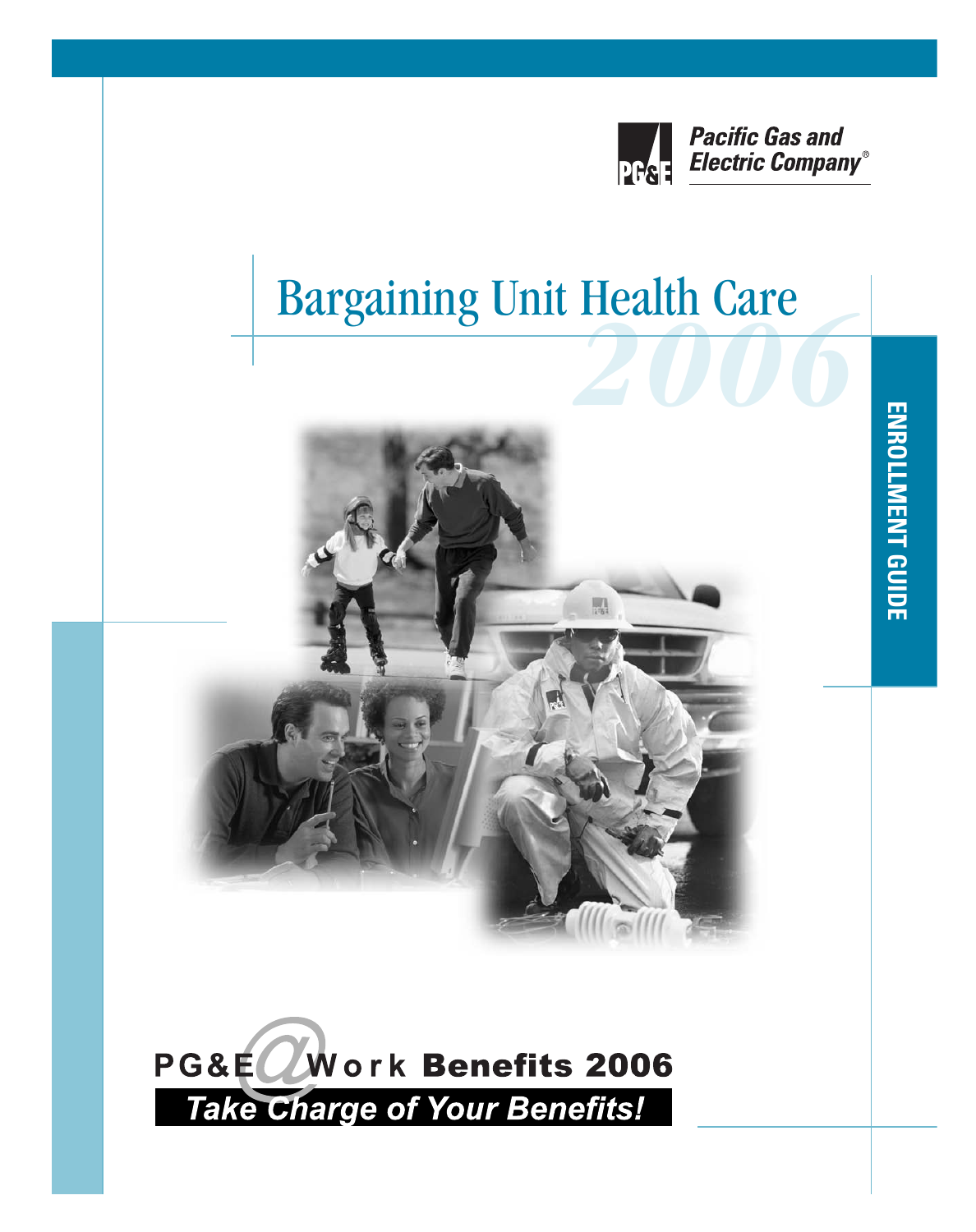### **Contents**

| A Message to Bargaining Unit Employees                                       | 1                         |
|------------------------------------------------------------------------------|---------------------------|
| Introduction                                                                 | $\overline{2}$            |
| Open Enrollment 2006                                                         | 4                         |
| What's New for 2006                                                          | 5                         |
| What You Need to Do for Open Enrollment                                      | 8                         |
| <b>Before You Enroll</b>                                                     | 11                        |
| After You Enroll                                                             | 12                        |
| Other Important Information and Resources                                    | 13                        |
| Eligibility                                                                  | 14                        |
| <b>Change-in-Status Events</b>                                               | 16                        |
| COBRA                                                                        | 18                        |
| <b>Dental Coverage</b>                                                       | 19                        |
| <b>Vision Coverage</b>                                                       | 20                        |
| Reimbursement Accounts (Flexible Spending Accounts) 21                       |                           |
| <b>Comparison of Prescription Drug Benefits</b><br>for the NAP and CAP Plans | 23                        |
| Comparison of Benefits Charts - Bargaining Unit                              | 24                        |
| <b>HMO Availability Chart</b>                                                | <b>Inside Back Cover</b>  |
| Where to Get Help<br><b>Member Services Contacts</b>                         | <b>Outside Back Cover</b> |

# *Take Charge of Your Benefits*

#### **SUMMARY OF MATERIAL MODIFICATIONS** *(October 2005)*

This guide is an overview of your Open Enrollment-related benefits. Complete details regarding benefit coverage are in the plan documents, contracts, and administrative policies available through the HR Service Center or through individual plan providers. Please note that this information does not replace all the documents governing the benefit plans, which will govern in case of any inconsistency. The Plan Administrator of each plan has the discretionary authority to interpret the provisions of the applicable plan. Since future conditions affecting the Company cannot be foreseen, Pacific Gas & Electric Company reserves the right to amend, modify, or terminate the benefit plans at any time, subject to notice provisions required under applicable collective bargaining agreements. Although any change in a plan or the termination of a plan will not affect the benefits paid to plan members before the date the plan was changed or ended, such change may result in reduced levels of benefits or benefit coverage, or increased employee and/or retiree contributions, after the effective date of any such change.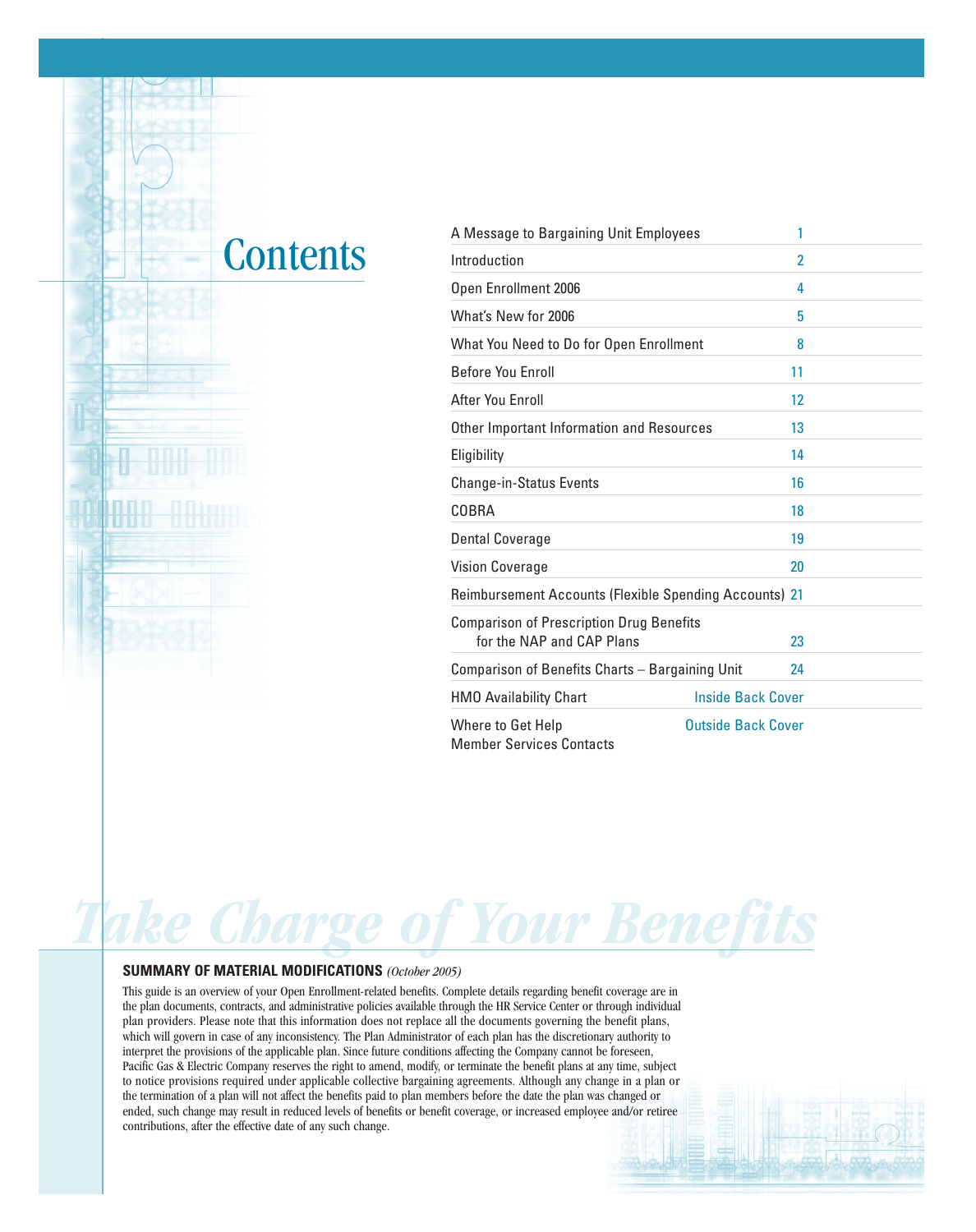# *Bargaining Unit Employees* A Message to





### On behalf of PG&E, I'm pleased to welcome you to Open Enrollment 2006.

This year's benefits enrollment period kicks off as PG&E celebrates its 100-year anniversary. While we celebrate the company's history, we are also looking forward to the future and positioning PG&E for the next 100 years.

The company offers a comprehensive benefits packet, but it's up to you to take an active role in understanding your benefits and making choices that maximize the value for your personal situation.

This enrollment guide offers tips on how you can save money on your health care-related expenses and provides detailed information about the 2006 enrollment process and plan changes. We're offering a new medical plan administrator aimed at increasing service levels and lowering premium cost increases. Also new this year is our personalized enrollment gateway that provides step-by-step, online enrollment. I strongly encourage those of you who typically enroll online to continue to do so through this new tool.

You have important decisions to make and a variety of options from which to choose. And we're here to help. If you have any questions about your benefit plan options or how they work, please feel free to contact PG&E's HR Service Center at hrbenefitsquestions@pge.com, or by calling company extension 8-223-2363, 415-973-2363 or 800-788-2363.

Sincerely,

**UND** 

*Russ Jackson Senior Vice President, Human Resources PG&E Corporation and Pacific Gas and Electric Company*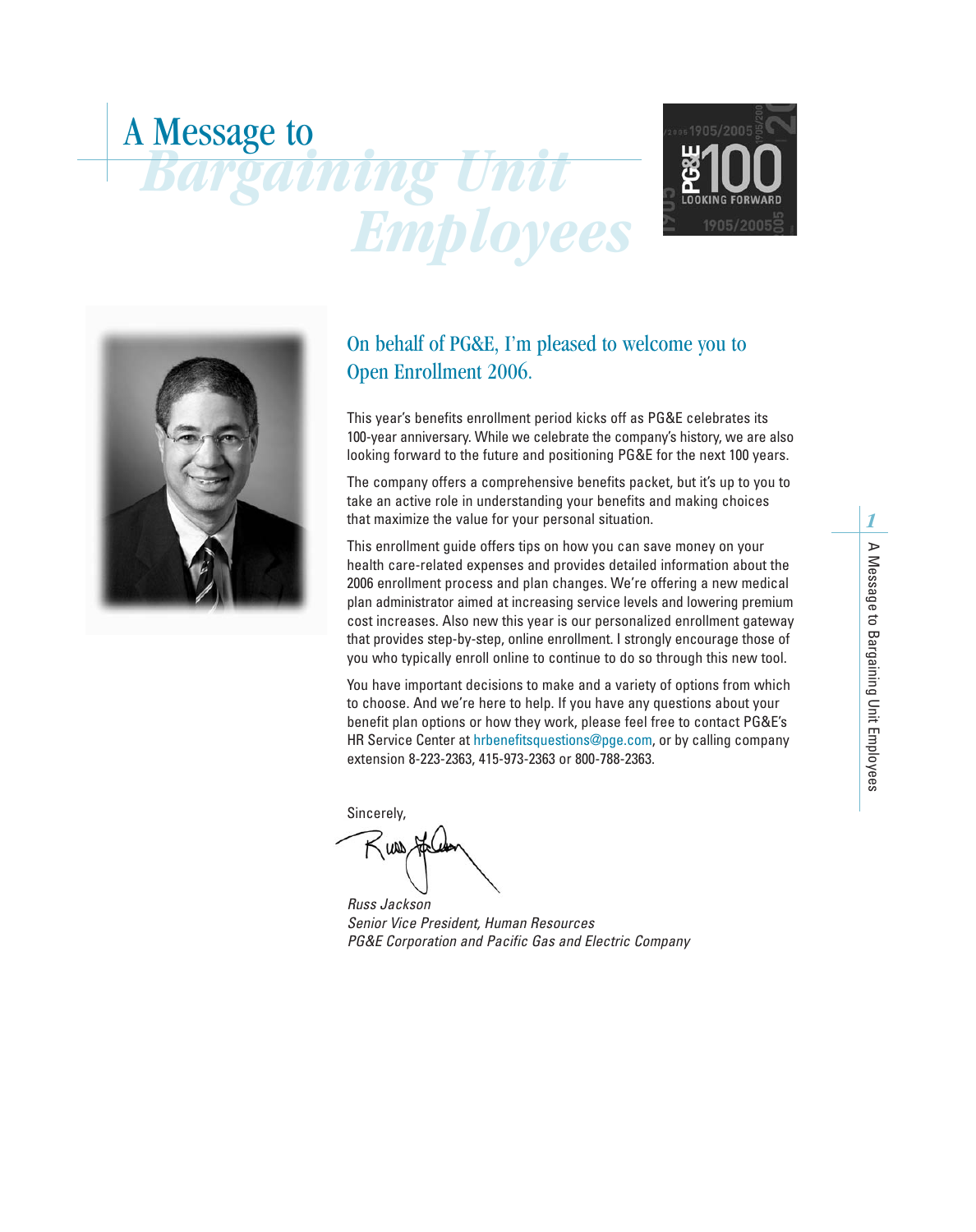## Introduction

### Health Care Costs Continue to Rise

As you know, health care costs have risen dramatically in the past decade, far outpacing other costs and rates of inflation. Among the many reasons for this trend are huge prescription drug cost increases, broader access to new and often more expensive treatments, an aging population that uses benefits more frequently, and medical care facility mergers. Experts predict that the average cost increase to employers will be 11 to 14 percent for health care coverage in 2006.

Fortunately, as a PG&E employee, you can choose from a variety of medical coverage options and select the one that best suits your individual needs. Along with this coverage, PG&E provides you with several tools that can help you reduce your medical costs and get the most out of your medical plan.

### PG&E Makes Cost-Saving Changes

In addition to giving you a variety of medical plan options from which to choose, PG&E is implementing two significant changes that will help you manage your medical costs. The first change affects both employees and retirees; the second change will benefit you when you retire and/or become eligible for Medicare.

First, the company is switching the administration of the self-funded medical plans (NAP and CAP) from UnitedHealthcare to Blue Cross of California. This change will result in lower premium increases for these two plans in 2006. In addition, PG&E is passing along all of the company's net Medicare Part D saving to its Medicare members in the form of lower premium contributions.

Be sure to read about these changes and others in the "What's New for 2006" section of this guide.





### Take Charge of Your Health Care Decisions

While PG&E is working hard to help keep your health care costs as low as possible, the company needs your help. One of the most important things that you can do to maximize the value of your health care benefits — and the dollars you spend on related services — is to take an active role in making smart health care decisions. Because your situation and needs may change from year to year, you should carefully review the medical plan options available to you each year to make sure you are selecting the best option.

Here are some questions you might want to ask yourself when looking at your medical plan options:

#### **What are my estimated out-of-pocket costs for 2006?**

Consider deductibles and copayments for:

- primary care doctor, specialist, inpatient and outpatient hospital and emergency room visits for you and your covered dependents; **remember, the HMO options have no deductibles or hospital copayments**
- prescription drugs
- chiropractic, acupuncture, physical therapy or other non-routine care (some plans have limited or no coverage for these services)
- X-rays, lab services and durable medical equipment (unlike the Blue Cross-administered plans, there typically are no charges for these expenses with the HMOs)
- $\blacksquare$  outpatient physical therapy visits
- mental health and substance abuse treatment.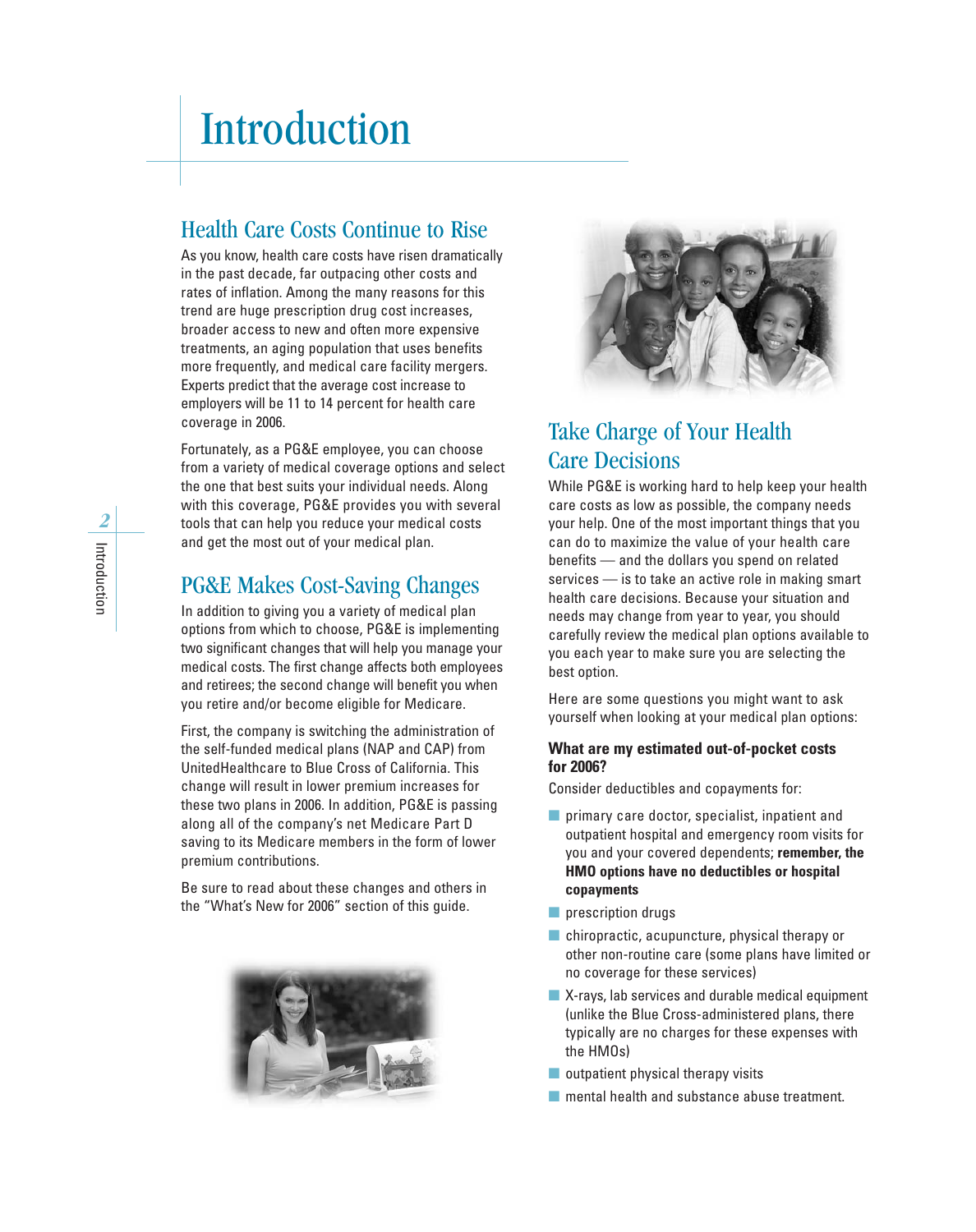#### **Am I taking advantage of available tax breaks?**

Health care is expensive — as is dependent care, so PG&E provides you with two ways to save. The Health Care and Dependent Care Reimbursement Accounts can be used to decrease your taxable income by the amount you pay for many common expenses which, in turn, lowers your taxes and increases your spendable income. Please read more about the Reimbursement Accounts on pages 21 and 22 of this guide.

#### **Are my routine medications covered by the plan I'm considering?**

If your medications are not covered by the plan, you may have to pay full cost. Call the plan's member services number to find out. Also, remember that generic drugs are usually significantly less expensive than brand-name equivalents.

#### **What is the monthly premium for each plan I'm considering?**

The monthly premium contributions for each plan available to you are shown on your 2006 Enrollment Worksheet. HMO premiums are generally less expensive than those for the Blue Cross-administered plans (formerly administered by UnitedHealthcare), so your portion of the cost for these plans will generally be less, too. Therefore, if your doctors participate in an HMO plan, it may be beneficial to enroll in that plan.

#### **Does my doctor belong to the provider network for the plan I'm considering?**

Call the medical plan's member services number or visit its Web site to find out if your doctor is a participating physician (see outside back cover for plan contacts).





#### **What resources are available to me?**

Each plan offers a variety of disease management programs and wellness services, such as nurse help-lines, surgery decision tools, nutrition guides, personal health records, health risk assessment tools and other features. Be sure to visit each health plan's Web site to see what is offered.

In addition, the Comparison of Benefits charts found in this guide show what the various medical plans cover for different types of services. By plotting out your anticipated needs throughout the year and then weighing them against your estimated monthly premium, copayment and deductible costs for each option, you will have a clearer picture of which plan may be best for you.

Also, be sure to look for the "Hot Tips" featured throughout this guide. They provide important bits of advice that can help you reduce your health care expenses, improve your health or simply get the most out of your medical plan.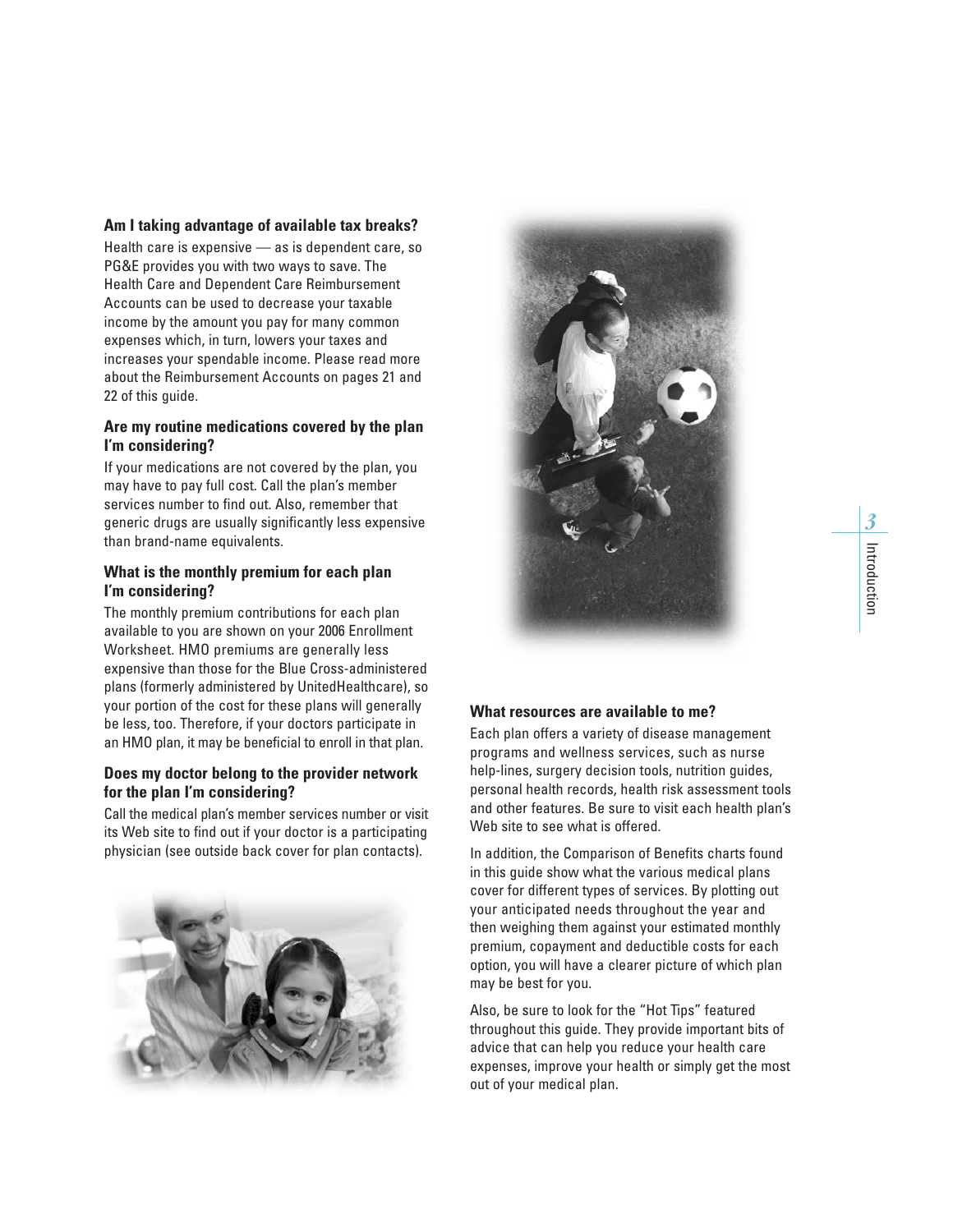# *<u>Open Enrollment</u>*

**L** his year's Open Enrollment period begins on **Friday, October 28, 2005, and ends on Thursday, November 10, 2005.** During this time, you'll have the opportunity to make changes to your medical, dental and vision coverage, as well as enroll in the reimbursement accounts for 2006, to ensure you have the best options for your individual needs. This guide provides you with updates on plan changes for 2006, as well as comprehensive information aimed at helping you maximize the value of your PG&E-sponsored benefits.

If you have a LAN ID and computer access at work, you can enroll online via the link you'll receive by email on October 28. Otherwise, you need to use the automated phone enrollment system.

#### **Who Needs to Enroll?**

If you plan to make any changes to your health care coverage or contribute to either of the Reimbursement Accounts in 2006, you need to go through the enrollment process. Otherwise, you don't need to enroll. You will automatically receive the default coverage described on page 9. Be sure to review the following:

- Your current medical plan's availability and monthly pre-tax cost for 2006, as shown on your Enrollment Worksheet
- Your dependents' eligibility (see pages 14 and 15)
- "What's New for 2006" (see pages 5-7) and
- Plan changes (indicated in bold on the Comparison of Benefits charts that begin on page 23).

Taking these easy steps will help you decide whether your current health care coverage, or different coverage, is best for you.



### **IMPORTANT**

Open Enrollment begins on **Friday, October 28, 2005,** and ends on **Thursday, November 10, 2005.**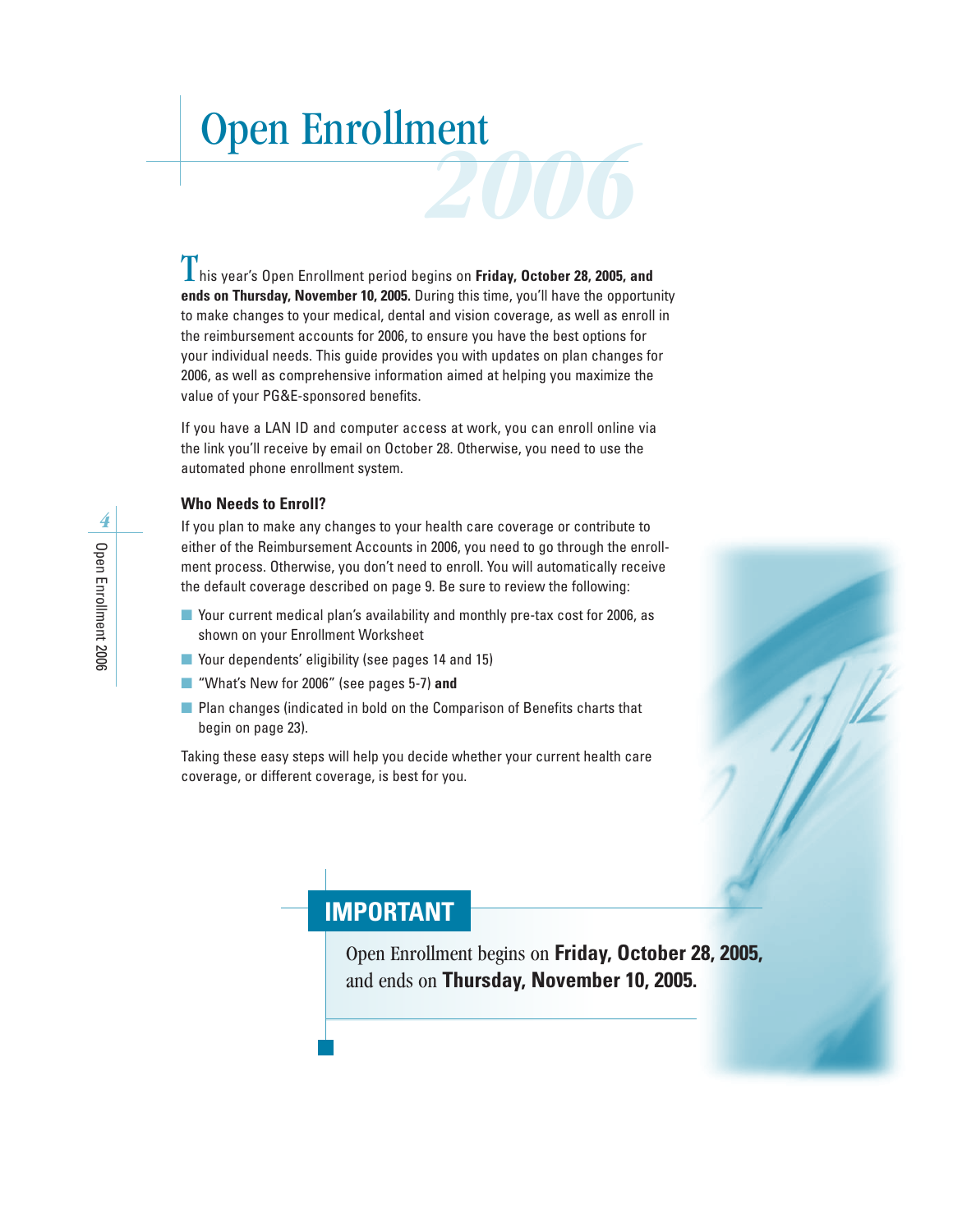### **2006**

### Notice of Creditable Coverage (NOCC)

The Notice of Creditable Coverage (NOCC), enclosed in your enrollment packet, is intended for members who are eligible or will be eligible for Medicare in 2006. The NOCC attests that the prescription drug coverage provided by PG&E's medical plans is at least as good as, or better than, the new Medicare Part D basic benefit. It also contains information that may be important to members on Medicare, or members who will become eligible for Medicare in 2006.

If you or your dependents will be eligible for Medicare in 2006, you should retain the NOCC for your records. If not, this document won't apply to you.

### Blue Cross Replaces UnitedHealthcare

As recently announced in various PG&E communications, Blue Cross of California will be replacing UnitedHealthcare as the plan administrator for PG&E's self-funded medical plans — including the Network Access Plan (NAP) and the Comprehensive Access Plan (CAP).

### **Why PG&E Is Making the Change**

Lower costs and better service — that's what PG&E believes will result by changing to Blue Cross of California. While this doesn't mean the rates will be lower than last year, it does mean that the 2006 rate increases will be smaller. In addition, Blue Cross has a track record of providing great service. For PG&E members this should translate to faster and more accurate claims processing and better overall customer service. Blue Cross members also benefit by having access to one of the largest provider networks in

California. In fact, more than 95 percent of providers in the UnitedHealthcare network are also in the Blue Cross network. So, it's very likely that your current physicians are in the new network. What's more, many providers not currently available through UnitedHealthcare may now be available through Blue Cross.

The company's three employee unions have reviewed the selection of Blue Cross and support this change. Given Blue Cross of California's reputation for quality and customer service, this should be a positive change for both employees and the company.

### **Plan Benefits to Remain the Same**

The change to Blue Cross of California should not significantly affect the majority of employees currently enrolled in the UnitedHealthcare plans. All of the existing covered services, copayments, coinsurance and deductibles for the NAP and CAP plans will remain the same. None of the plan provisions are changing. In addition, the plan administrators for mental health/substance abuse benefits and prescription drug benefits will continue to be ValueOptions for the mental health/substance abuse program and Medco Health for prescription drugs.

### **Largest Provider Network in California**

Blue Cross' California network includes more than 45,000 physicians and 400-plus hospitals participating in its PPO (Prudent Buyer) network. For members who live or travel outside of California, the "BlueCard" program is available, providing nationwide access to all of the Blue Cross/Blue Shield PPO networks of doctors and hospitals (except the Blue Shield of California network).

### **IMPORTANT**

The new Blue Cross-administered plans should not be confused with the Blue Shield HMO plan, which PG&E introduced to its members beginning in 2005. They are separate and distinct medical plan options.

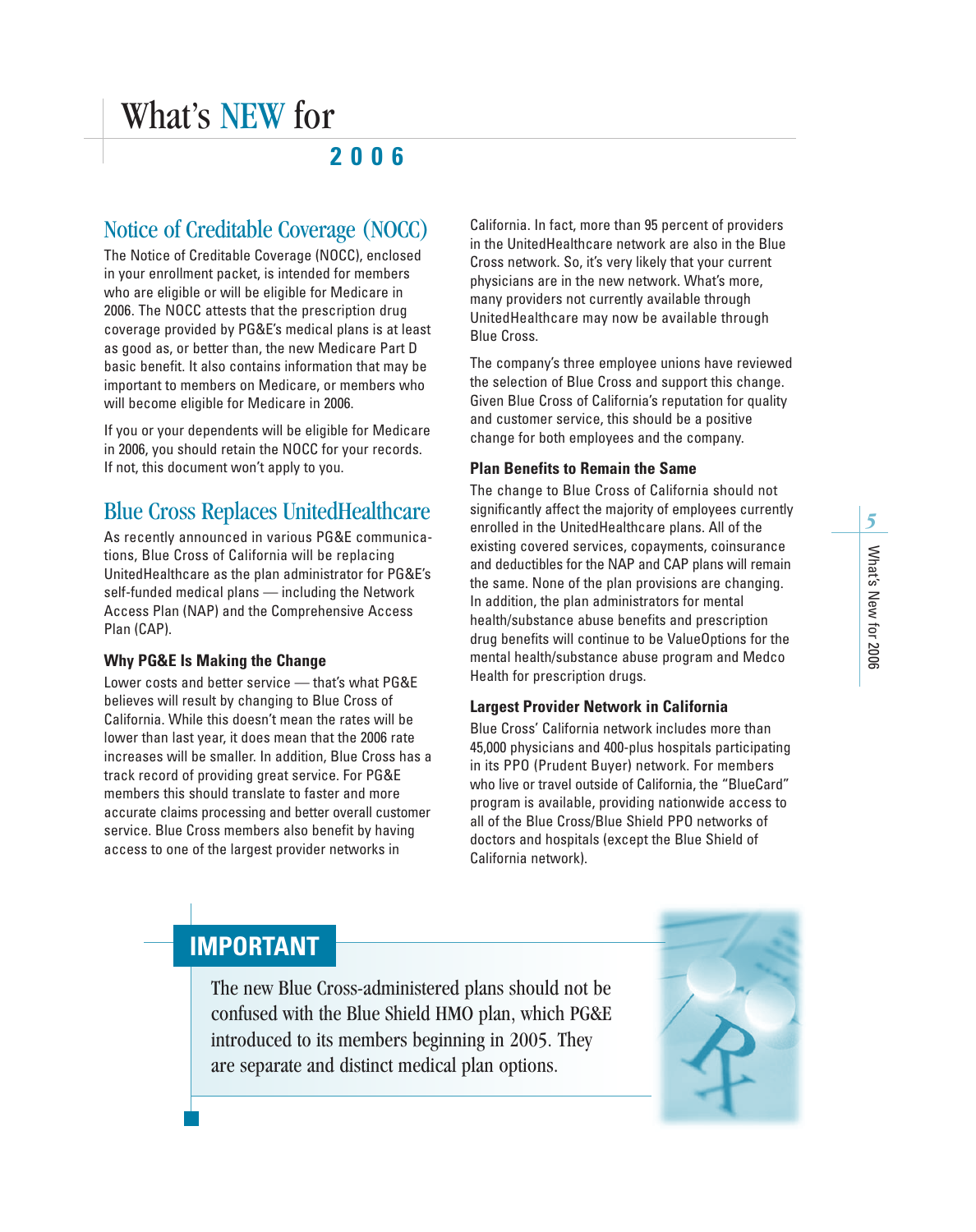To find out if your doctors are part of the Blue Cross PPO (Prudent Buyer) or BlueCard networks, review Blue Cross' provider directories at http://www.bluecrossca.com/clients/pge, or call Blue Cross at 800-964-0530. If, by chance, your physicians are not included in either of the networks, you do not necessarily have to change doctors. Instead, you can do one of the following:

**1.** Nominate your doctor(s) for participation in either network by completing the appropriate provider nomination form (PPO Network Provider Nomination Form or BlueCard Provider Nomination Form). Both forms can be obtained on Blue Cross' Web site, or by calling Blue Cross. Please keep in mind that the nomination/application process usually takes about four to six months, and it cannot be guaranteed that a contracting arrangement between your doctor and Blue Cross will result.

- or -

**2.** Continue to see your current doctor. If you are enrolled in the Network Access Plan (NAP), eligible expenses will be covered at a lower reimbursement rate under the NAP Non-Network benefit provisions. As always, members of the Comprehensive Access Plan (CAP) can use any doctor they want, although members may be "balance-billed" for charges above those that are considered "reasonable and customary" when seeing non-network doctors.



In early 2006, Blue Cross will send its PG&E members a welcome package with important information about claims procedures, medical management and disease management services.

#### **What You Need to Do**

If you're currently enrolled in a UnitedHealthcareadministered plan (NAP or CAP), you will automatically remain in the same plan — to be administered by Blue Cross — in 2006, unless you select a different plan during the Open Enrollment period. You will receive a new Blue Cross identification card in early January.

If you don't want to stay in your current plan and if PG&E offers other medical plans in your area (as determined by your home ZIP code), you must actively enroll during Open Enrollment to select a different plan.

#### **Transition of Care Benefits**

Blue Cross has a "Transition Assistance Program" that will allow for continuity of care for UnitedHealthcare members who have ongoing treatment needs at the time of the switch to Blue Cross. If you or any eligible dependents are pregnant or undergoing an active course of treatment for an acute or serious chronic condition that will extend beyond January 1, 2006, you may qualify for transition assistance. Applications for this program will be available December 1, 2005, and can be obtained by calling Blue Cross customer service or via Blue Cross' custom PG&E Web site. As administrator, Blue Cross will make all determinations of eligibility for this program.

#### **For More Information on Blue Cross**

- Visit Blue Cross' custom Web site for PG&E members at www.bluecrossca.com/clients/pge.
- Call Blue Cross' new toll-free number, reserved exclusively for PG&E members, at 800-964-0530.
- Visit PG&E's Benefits Web site at wwwhr/Benefits.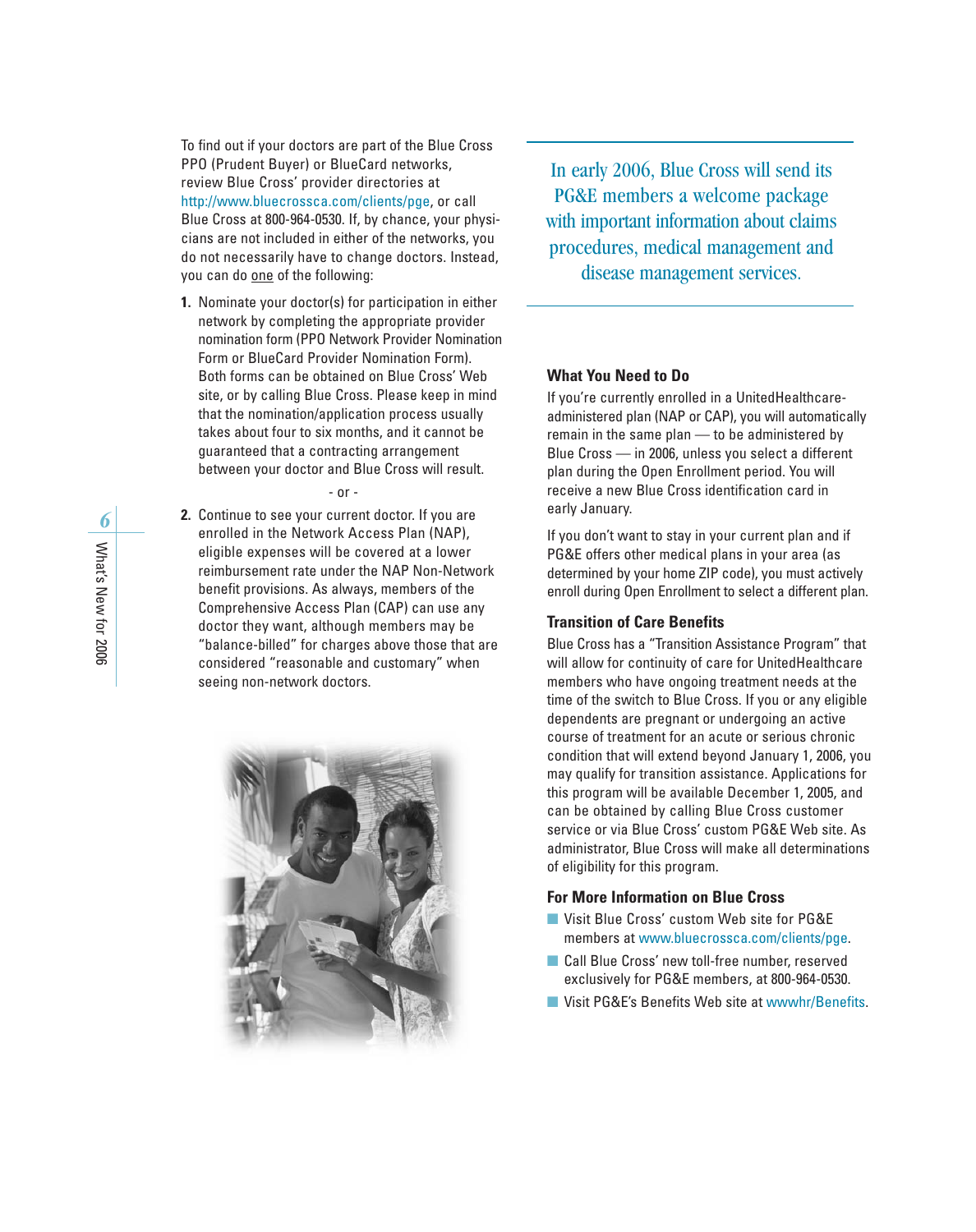### **New Administrator for Flexible Spending Accounts (HCRA and DCRA)**

Effective January 1, 2006, Ceridian will replace UnitedHealthcare as plan administrator for the Flexible Spending Accounts — the Health Care Reimbursement Account (HCRA) and the Dependent Care Reimbursement Account (DCRA).

Ceridian will continue to offer direct deposit as well as automatic reimbursement of out-of-pocket expenditures for Blue Cross and Medco prescription claims. In addition, dental and vision out-of-pocket expenses will be eligible for the automatic reimbursement feature.

Employees who enroll in an HCRA or DCRA during Open Enrollment will receive confirmation letters from Ceridian in early January 2006. The Web site for new participants will be available on January 1, 2006.

### HMO Changes

#### **PacifiCare Acquired by UnitedHealthcare**

You may have heard that UnitedHealthcare is purchasing the PacifiCare HMO. PG&E has been informed that there will not be any operational changes to PacifiCare for 2006 as a result of UnitedHealthcare's acquisition, and that the HMO's network and benefits will continue with uninterrupted service. For additional information about PacifiCare, please call the HMO directly at the telephone number listed on the outside back cover of this guide.

#### **Other HMO Changes**

Some of the HMOs are making changes to their service territories and primary care provider networks in 2006. The information provided in this guide is current as of October 2005. However, because of the ongoing nature of these changes, we recommend that you verify the service area and provider availability directly with each HMO. Phone numbers for each plan are listed on the outside back cover of this guide.



### HIPAA Special Enrollment Rights for Mid-Year Changes

Effective January 1, 2006, if you get married or have a baby or newly adopted child, or if your spouse or another dependent loses health care coverage, you may enroll yourself and any eligible dependents in PG&E's health care plans. If you are already enrolled in a PG&E-sponsored medical plan, you will not only be able to add eligible dependents, but you will also be able to change medical plans mid-year if you experience one of these specific events. For more information about making mid-year changes, please refer to Change-in-Status Events on page 16.

### PG&E Domestic Partnership Registry Changes

Effective August 1, 2005, PG&E closed its internal domestic partner registry. If your partnership is currently registered with PG&E, you will need to re-register with an outside municipality and then contact the HR Service Center to let the company know that you have appropriately registered your partnership. If you fail to to do so before the end of the year, your domestic partner benefits coverage will be terminated effective January 1, 2006. For a list of municipalities that currently offer a domestic partner registry, please visit the company's HR intranet site at wwwhr/benefits/DomesticPartner/DPpage.htm, or contact the HR Service Center to request a listing.



Use your Health Care Reimbursement Account (HCRA) to lower the cost of your deductibles! Deductibles are an expense you can easily predict each year, so take advantage of the tax savings the HCRA can provide. You can also use the HCRA to help reduce the financial impact of copayments and other eligible health care expenses.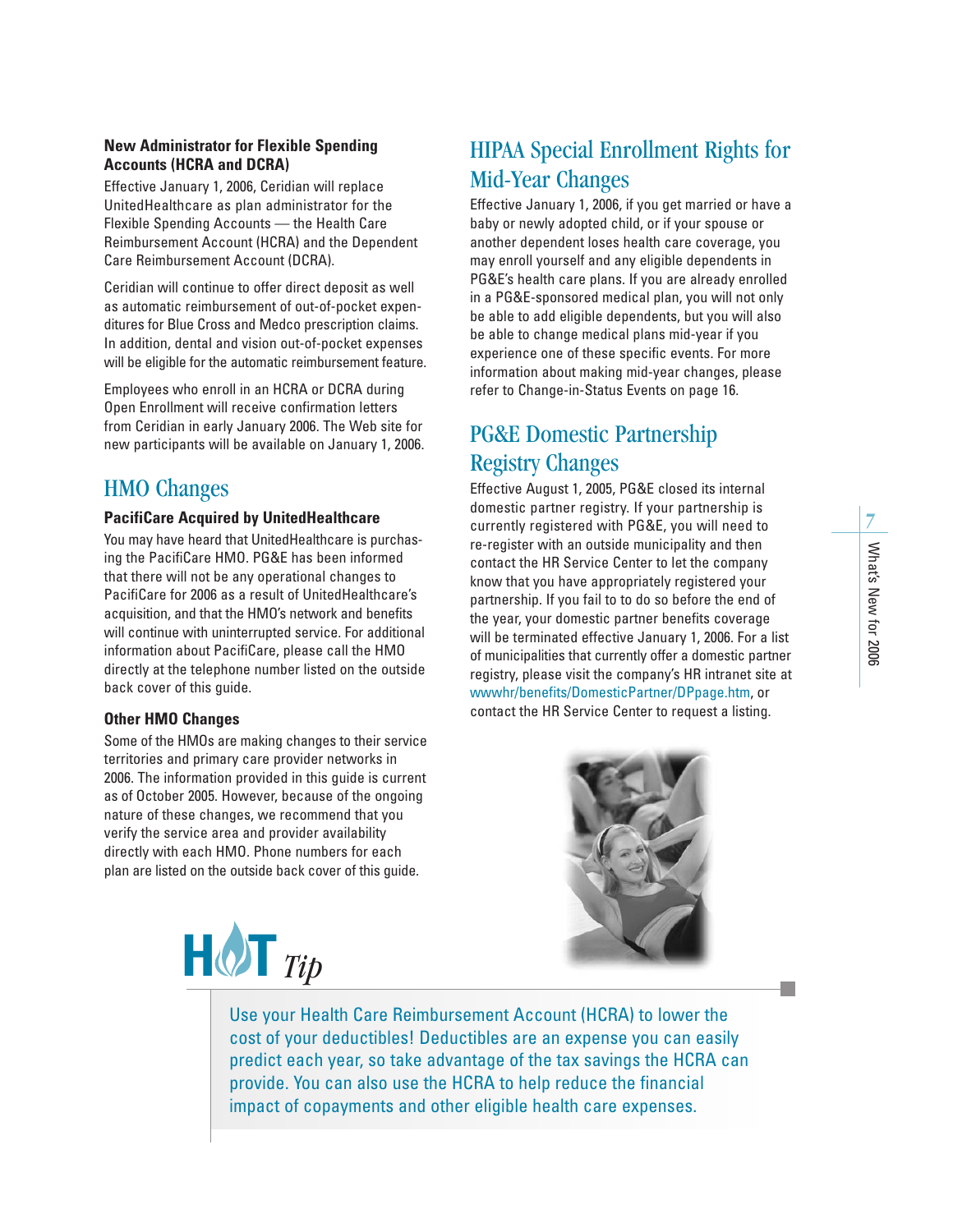### What You Need to Do for **OPEN ENROLLMENT**

### Five Easy Steps

- **Review your personalized 2006 Enrollment Worksheet.** The worksheet shows the plan options available to you for next year and your monthly pre-tax cost for each option. 1
- *C* Review your dependents' eligibility (see pages  $2$  Review your dependents' eligibility (see p<br>14 and 15 for eligibility rules). If you have a dependent who is no longer eligible for coverage, be sure to remove the dependent from your health care coverage. If your dependent is about to lose eligibility, be sure to contact the HR Service Center to request a "Notice of a COBRA Qualifying Event Notification." This form must be completed and returned to the HR Service Center within 60 days of the date on which your dependent loses coverage.
- **Review the information in this Enrollment Guide,** including the "What's New for 2006" section and Comparison of Benefits Charts. **If you are on Long-Term Disability and eligible for Medicare,** make sure you also read the *Understanding Medicare Part D and Your Medical Plan Options* booklet included in your enrollment packet. 3

### **Decide whether you need to enroll:**  $\overline{4}$

You **must enroll** if you want to:

- $\bullet$  make plan changes  $\leftarrow$  e.g., if your current medical plan is no longer available in your area and you do not want to be automatically switched to the Blue Cross-administered plan (NAP or CAP) offered in your area;
- add or delete dependents;

- or -

● contribute to either of the Flexible Spending Accounts — Health Care Reimbursement Account (HCRA) or Dependent Care Reimbursement Account (DCRA) — in 2006. Remember, any current HCRA or DCRA elections you have will not be carried over automatically into 2006, so think carefully before passing up these valuable benefits.

See **Before You Enroll** on page 11 for important things to consider prior to enrolling.

#### You **do not need to enroll** if:

- you want to keep the same medical, dental, and vision plan coverage and you have verified that your medical plan is still available in your area **OR** you want to keep the same dental and vision coverage, but your current medical plan will no longer be offered in 2006 and you want to be automatically switched to the Blue Crossadministered plan (NAP or CAP), shown on your Enrollment Worksheet;
- you do not need to add or delete any dependents;

- and -

● you do not want to contribute to the HCRA or DCRA in 2006.

If you don't enroll, you will receive the Default Coverage described on page 9.

To enroll, use PG&E's automated phone system or the new online enrollment system. Please note that employees on Long-Term Disability must speak with a Benefits representative to make changes. See page 9 for details on how to enroll. 5

Within 10 days, you will receive a confirmation statement verifying your choices, which will be effective January 1, 2006.

See "**After You Enroll"** on page 12 for additional information.

### **IMPORTANT**

If you are on Long-Term Disability and eligible for Medicare, make sure you also read the *Understanding Medicare Part D* booklet included in your enrollment packet.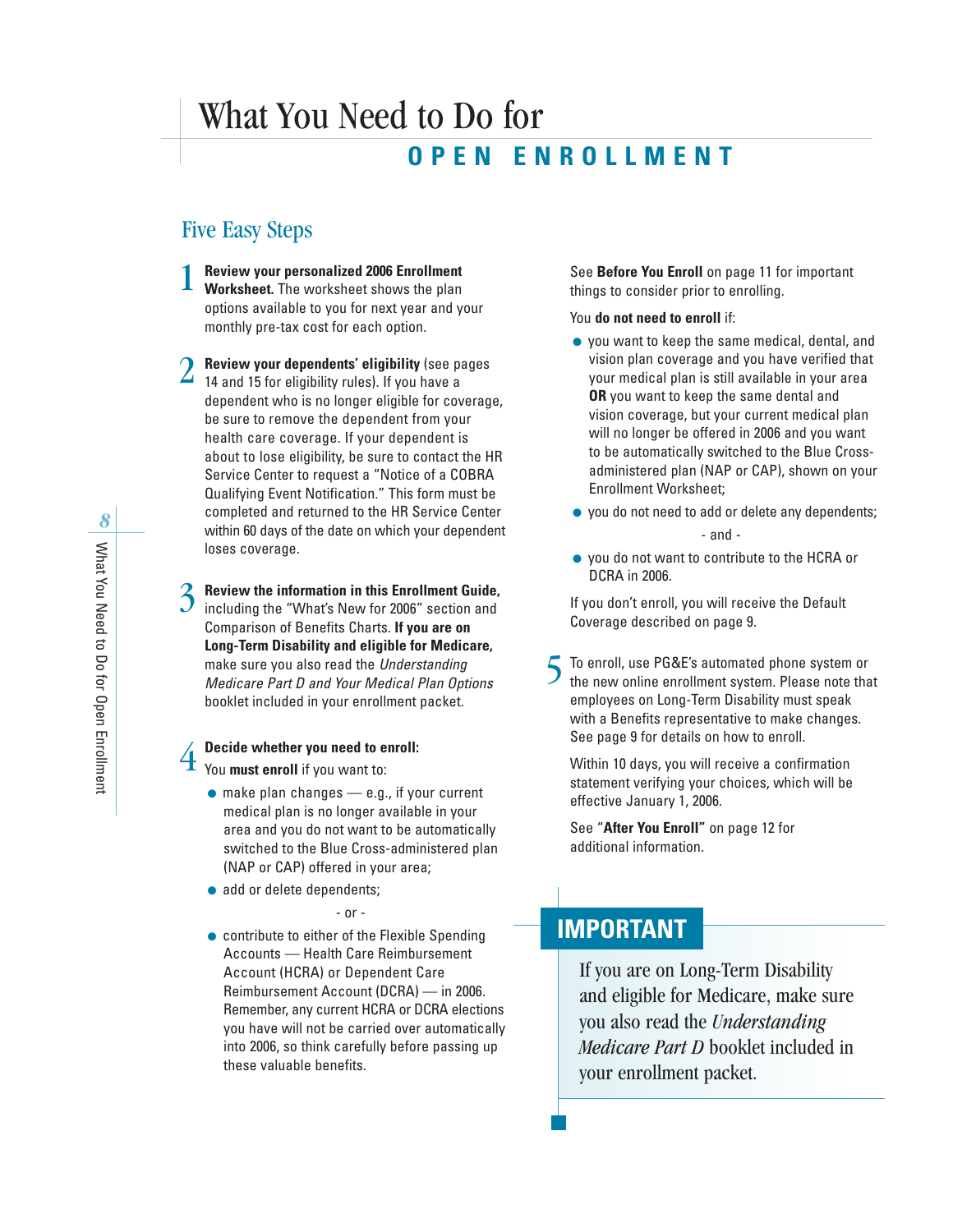#### **Default Coverage**

- Your current 2005 medical coverage\*, if your plan is still available in 2006 where you live. However, if your current medical plan is not available — for example, if you recently moved — you will be switched to the appropriate Blue Cross plan (NAP or CAP) available in your area, based upon your home ZIP Code.
- Your current 2005 dental coverage\*
- Your current 2005 vision coverage\*
- No reimbursement account contributions

*\* For you and your covered dependents, as listed on your 2006 Enrollment Worksheet.*



You can't participate in the Reimbursement Accounts for 2006 (HCRA and DCRA) unless you enroll, so think carefully before passing up on these valuable benefits!

### How to Enroll

Enroll using either of the following two methods during the Open Enrollment period:

### **Automated Phone System Enrollment Company extension 8-223-2363, 415-973-2363 or 800-788-2363**

Enroll over the phone using the HR Service Center's automated phone system. The system is available 24 hours a day during Open Enrollment. If you need to speak to an HR Service Center representative, they are available by phone Monday through Friday from 7:30 a.m. to 5:30 p.m. during the Open Enrollment period. Employees on Long-Term Disability must speak with a representative to make changes.

Please use the company extension whenever possible. The "415" and "800" numbers are intended for employees to use only when a company line is not available. When an outside phone number is dialed from a company phone, the call ties up two phone lines (an external and an internal line).

#### - or -

### **Online Enrollment**

If you have a PG&E LAN ID and computer access, you can enroll online using the link that will be emailed to you on October 28. The online enrollment system is available 24 hours every day on any company computer or from home using your PG&E Citrix account.

Please note: If you enroll online, your Benefits Confirmation Statement will be emailed to you.



Do not use portable, cellular or speaker phones to enroll. **Also, be sure to go all the way through the call to confirm your selections. If you hang up before you confirm your selections, they will not be recorded.**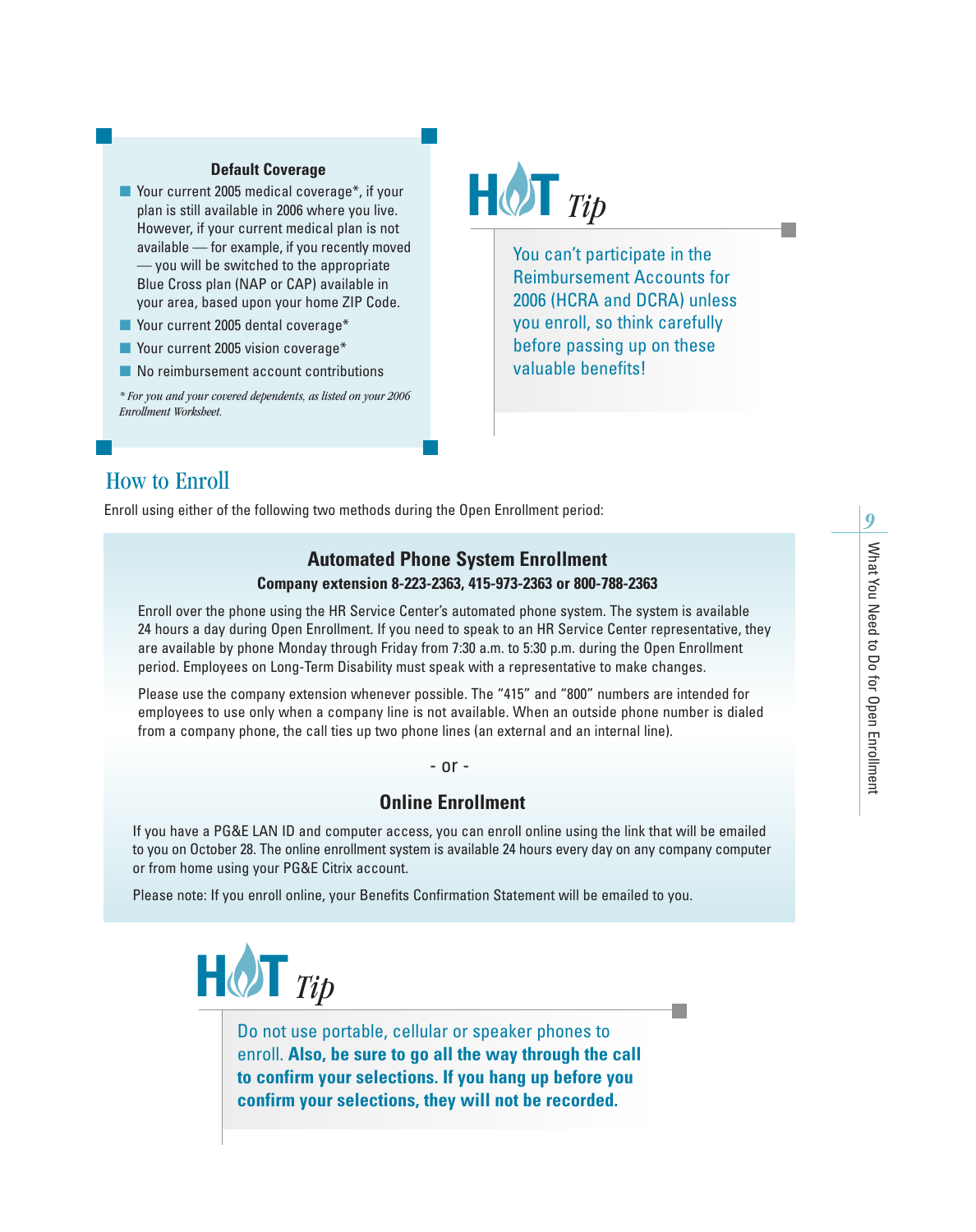### **IMPORTANT**

Any changes you make during Open Enrollment will be effective January 1, 2006. Changes cannot be made after the Open Enrollment period ends on Thursday, November 10, 2005.

### **YOUR AUTHORIZATION — PLEASE READ!**

By participating in any of the benefit plans sponsored by Pacific Gas and Electric Company, you:

- acknowledge that you are responsible for reading the 2006 Enrollment Guide and reviewing your Confirmation Statement
- acknowledge that you have received the Notice of Creditable Coverage included in your Open Enrollment packet
- authorize the company to release Social Security numbers for you and your dependents to third-party administrators and insurers, as required, for purposes of plan administration
- authorize the company to deduct any required pre-tax contributions from your paycheck
- acknowledge that you will not be able to change medical plans during 2006, even if your desired physician, hospital, medical group, or Independent Physician Association (IPA) does not participate in or terminates its relationship with your medical plan's network
- acknowledge that your current HCRA/DCRA elections cannot automatically roll forward into 2006 and that you must actively re-enroll to make new HCRA/DCRA elections for 2006
- acknowledge that the company and the health plan administrators and insurers do not provide medical services or make treatment decisions; all treatment decisions are between you and your physician regardless of the benefits covered under the plan
- agree to follow the appeal process for your plan for any disputed benefit claims **and**
- agree to call the HR Service Center to report any ineligible dependents within 31 days of a dependent's loss of eligibility.



### **IMPORTANT**

Enroll online or over the HR Service Center's automated phone system between Friday, October 28th and Thursday, November 10th.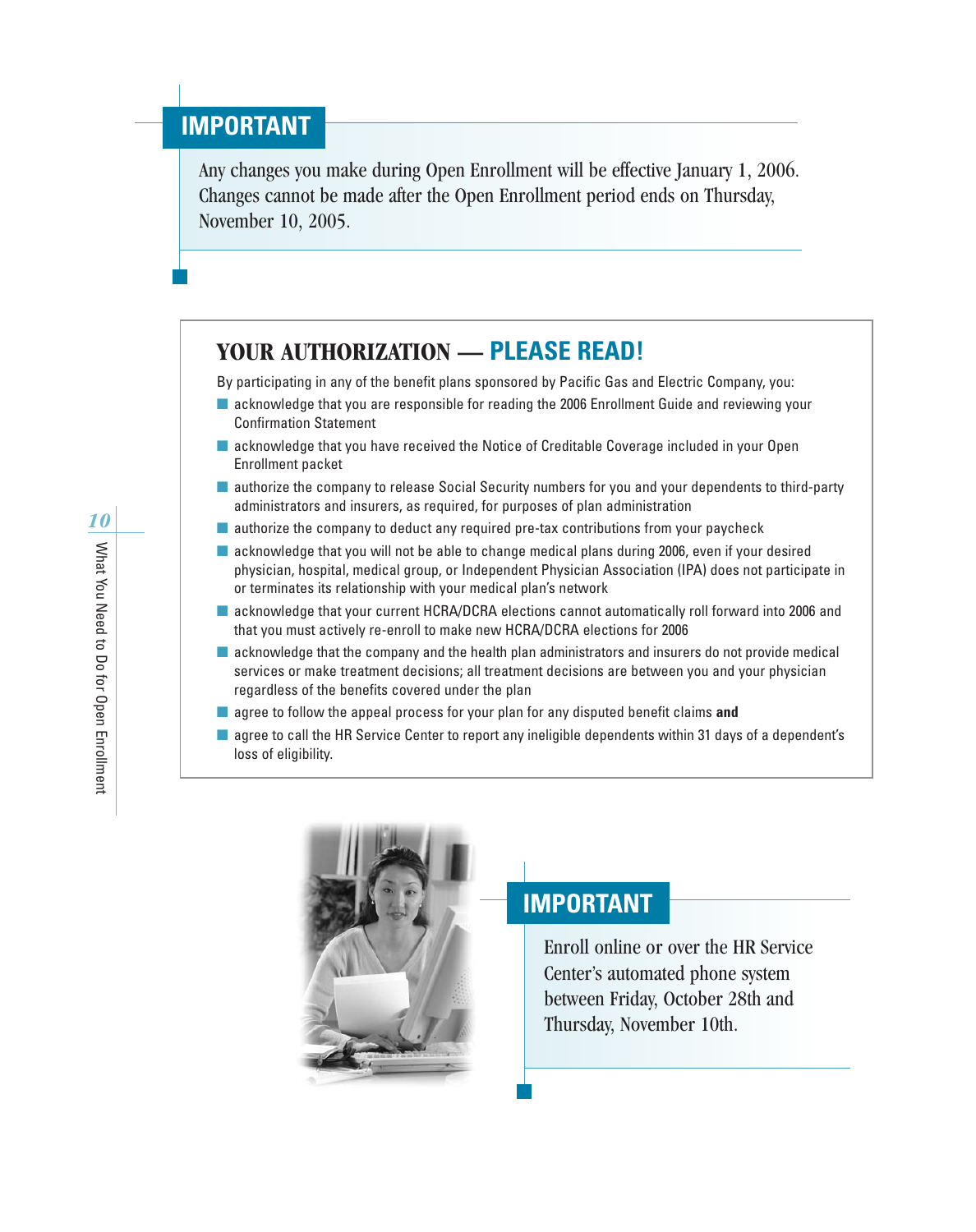### **YOU ENROLL**

### Considering Changing Medical Plans?

In most cases, you'll want to make sure your doctors participate in the network of the plan you're considering. If there are any prescription medications you take on a regular basis, you'll probably want to make sure these drugs are covered by the new plan, since covered drugs vary from plan to plan. It's also a good idea to verify the coverage offered for specific types of services that you and your family tend to use regularly, such as chiropractic services or urgent care visits.

### Selecting Primary Care Physicians

You are not required to select a primary care physician (PCP) if you enroll in the NAP or CAP plans. However, all of the HMOs, except Kaiser, require that you and your covered dependents each select a PCP from the plan's network of doctors. When you first enroll in one of these plans, the HMO will automatically assign a primary care physician to you and any dependents you enroll. You may select a different PCP upon receipt of your membership ID card(s) in January. Call your plan as soon as possible after you receive your ID card(s) and request that your physician selection(s) be made retroactive to January 1, 2006. Each plan has its own policy and timeframe for changing primary care physicians retroactively.

For a directory of PCPs, call the member services number of the medical plan you're considering, or visit its Web site. Phone numbers and Web site addresses for the medical plans are listed on the outside back cover of this guide.

### Adding Eligible Dependents

You must have the following information for each dependent you wish to add:

- Name
- Date of birth
- Sex
- Social Security number

### Adding Domestic Partners

If you wish to add a domestic partner and/or a domestic partner's child(ren) to your plan, your partnership must be registered with a governmental agency that maintains a domestic partner registry. PG&E no longer maintains an internal registry, as described under "What's New for 2006" on page 7. In addition, there may be tax implications for you. For further information regarding domestic partner registration and benefits, call the HR Service Center to obtain a copy of *"Your Guide to Domestic Partner Benefits at Pacific Gas and Electric Company,"* or access the guide on PG&E's HR intranet (from the PG&E @Work Today home page, select Human Resources/Benefits/Domestic Partnerships).



### **IMPORTANT**

During Open Enrollment, if you are adding a newborn or adopted child to your health coverage for the upcoming year make sure you also add the child to your health plans for the **current** year. You'll need to call the HR Service Center **within 60 days of the child's birth or adoption** to do this. If you don't, your child's coverage will not be effective until January 1, 2006. See pages 16 and 17 for more information.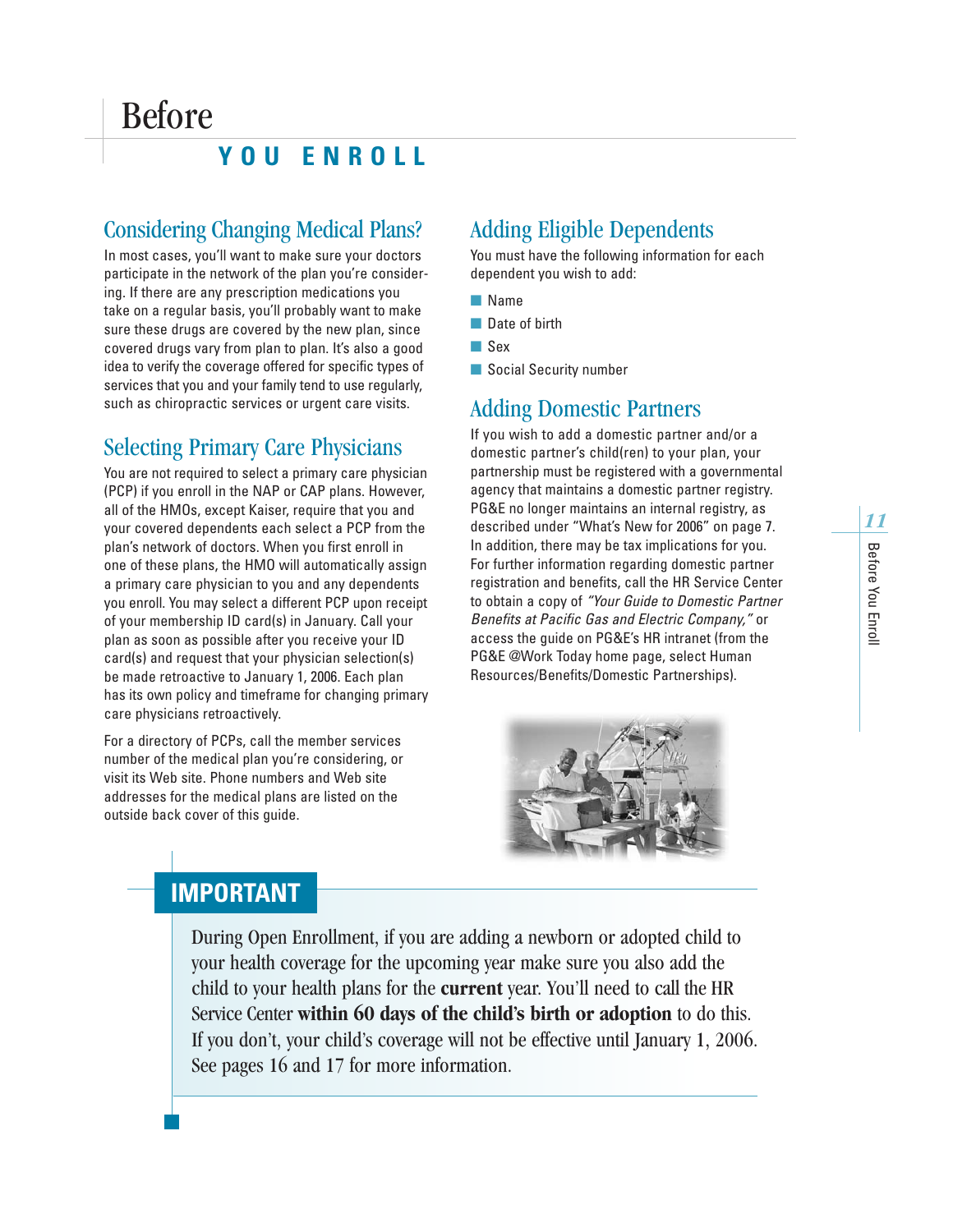### **YOU ENROLL**

### Making Changes After Open Enrollment

After the annual Open Enrollment period ends, you cannot make any changes to your plan coverage until a subsequent Open Enrollment period, unless one of the following events occurs:

- You have an eligible change-in-status event (see pages 16 and 17 for detailed information)
- You move out of your HMO's service territory or
- You retire.

After

**PLEASE NOTE!** If any of your primary care physicians, specialists, medical groups, Independent Practice Associations (IPAs), hospitals, or other providers withdraw from your medical plan during the year, you will not be able to change medical plans mid-year. Instead, you will need to obtain services from a new provider within your plan's network for the remainder of the year. The withdrawal of a provider from your plan is not an eligible change-in-status event.

### Confirmation Statements

#### **IBEW and SEIU Employees:**

- If you enroll online, you will receive your confirmation statement by email within 10 working days.
- If you enroll using the HR Service Center's automated phone system, you will receive a confirmation statement in the U.S. mail within 10 working days.
- If you don't make any changes during Open Enrollment, you will receive a confirmation statement in the U.S. mail by December 31, 2005, verifying your coverage for 2006.



### **IMPORTANT**

**Whether or not you make any changes to your coverage, you should review your confirmation statement carefully to ensure it is accurate.** If there is an error, call the HR Service Center immediately at company extension 8-223-2363, 415-973-2363 or 800-788-2363.

#### **ESC Employees:**

- No matter which way you enroll (online or over the phone), you will receive your confirmation statement by email within 10 working days.
- If you don't make any changes during Open Enrollment, you will receive a confirmation statement via email by December 31, 2005, verifying your coverage for 2006.
- Employees who are not actively at work will receive their confirmation statement at home via U.S. mail.

### Membership Identification Cards

If you change medical plans or add dependents, you'll receive your new medical plan identification card(s) in January 2006. In addition, all members enrolled in a Blue Cross-administered plan for 2006 will receive a new medical plan ID card.

If you don't receive your new ID card(s) by the end of January, call your medical plan directly. If you or a dependent needs to see a doctor before your identification card arrives, you can use your confirmation statement as proof of coverage. Members of the Blue Cross plans also have the option of printing a copy of their ID cards off of Blue Cross' custom Web site for PG&E members at www.bluecrossca.com/clients/pge.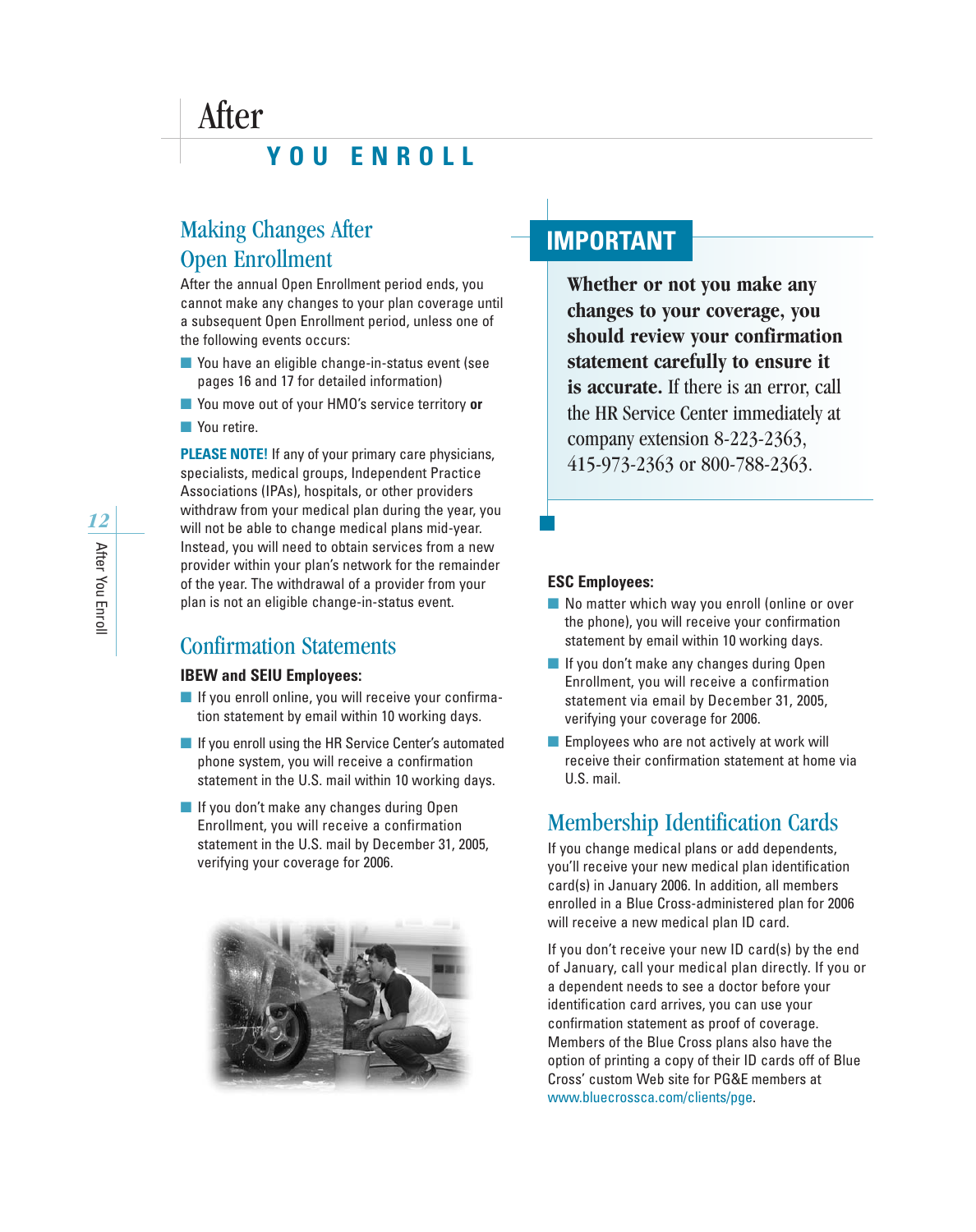### Other Important **INFORMATION AND RESOURCES**

### Health Plans Cover Mastectomy-Related Services

Effective January 1, 1999, the Women's Health and Cancer Rights Act of 1998 mandated that group health plans covering mastectomies pay for certain reconstructive and related services following a mastectomy. For a member who is receiving benefits under a plan in connection with a mastectomy and who elects breast reconstruction, the coverage will be provided in a manner determined in consultation with the attending physician and the patient for:

- reconstruction of the breast on which the mastectomy was performed
- surgery and reconstruction of the other breast to produce a symmetrical appearance **and**
- prostheses and treatment of physical complications at all stages of the mastectomy, including lymphedemas.

Coverage of breast reconstruction will be subject to the deductibles and coinsurance limitations consistent with those established for other benefits under your plan. For more information, contact your medical plan directly.

### Find Valuable Information About Your Benefits On the Internet

Take advantage of our benefit plan providers' Internet sites to access information about your personal benefit plans. Plan Web site addresses are listed on the outside back cover of this booklet.

Some Web sites allow you to:

- confirm eligibility for yourself and your dependents
- request new or replacement ID cards
- check the status of your claims online
- search for providers and/or switch primary care physicians
- check drug formulary information or order drug refills **and**
- learn about health and wellness topics, such as fitness and nutrition, pre-natal care and disease management.



### Employee Assistance Program (EAP)

PG&E's Employee Assistance Program (EAP) is another valuable company-sponsored benefit provided at no charge to you and your family members. The EAP is available 24 hours per day, is completely confidential and offers counseling, education and referral services to help you address a wide array of personal and work/life issues, including the following:

- Marital and Family Problems Alcohol and/or Drug Problems Balancing Work and Family
	-
- 
- 
- Depression Interpersonal Difficulties Stress/Anxiety
- Workplace Concerns Childcare/Eldercare Referrals Legal Concerns
- 
- -

*13*

Contact the EAP at 888-445-4436, or visit www.achievesolutions.net/pge.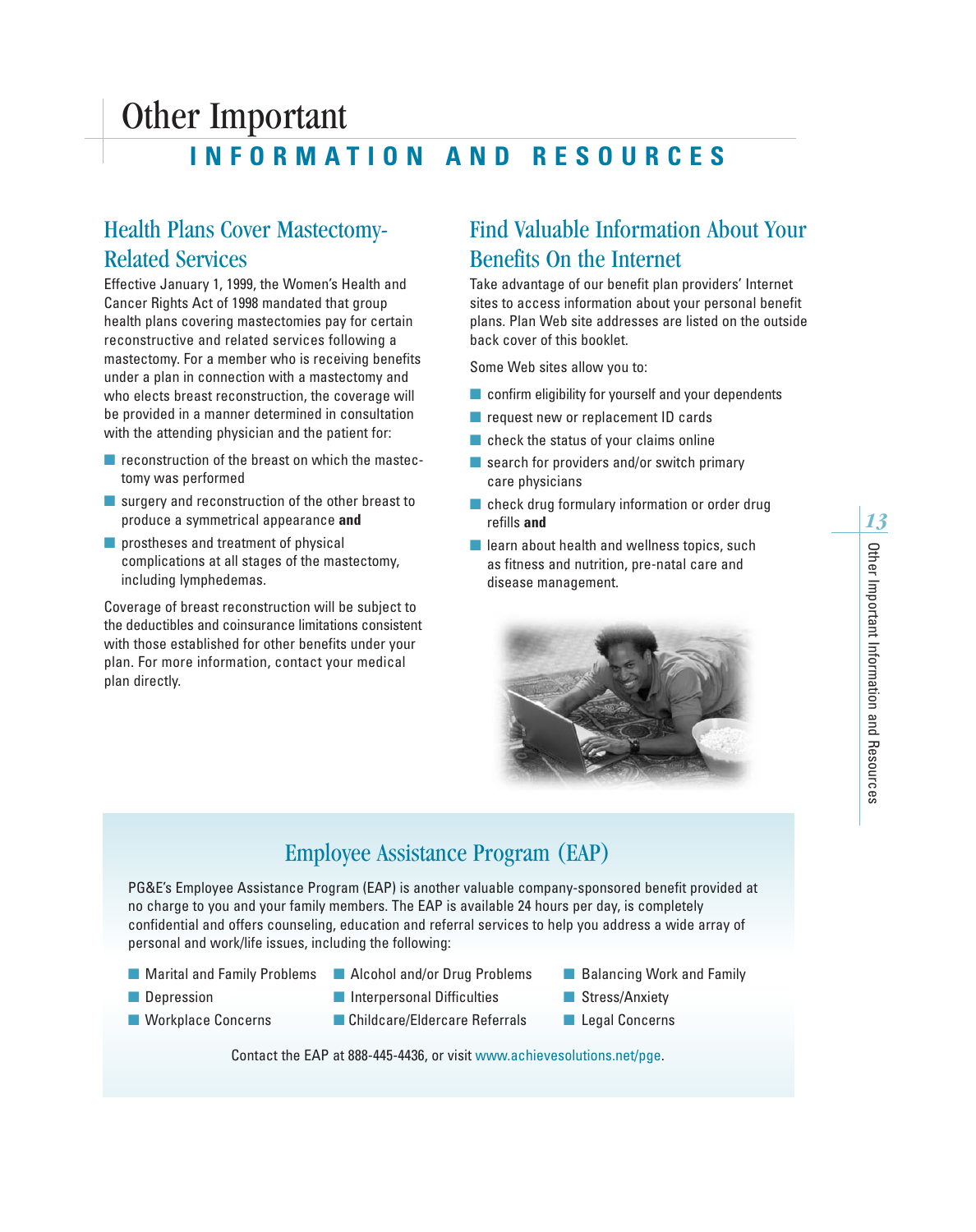### Who Is Eligible?

You are eligible for the company's benefit plans described in this booklet if you are a union-represented employee. You may also enroll your eligible dependents in the medical, dental and vision plans.

If you have any questions about whether or not a dependent is eligible for coverage, please check with the HR Service Center or refer to your *Summary of Benefits Handbook*.

### Eligible Dependents

Eligible dependents include:

- Your legally married spouse or registered domestic partner (see page 7 for updated information on the registry process for domestic partnerships)
- Your unmarried, dependent children who are under age 19, including step-children, children born during a domestic partner union, foster children, legally adopted children and children for whom you have been permanently appointed legal guardianship by a court (does not include the legal wards of your spouse)
- The unmarried, dependent children of your registered domestic partner who are under age 19, including legally adopted children (a domestic partner's legal guardianship of a child is not included)
- Your unmarried, dependent children or those of your spouse/registered domestic partner who are age 19 through 23 and meet the IRS definition of an eligible dependent, whether or not you claim them as dependents on your income tax returns **or**
- Your disabled dependent children or those of your spouse/registered domestic partner who are age 19 or older, who are certified as disabled by a Doctor of Medicine (M.D.) or Doctor of Osteopathy (D.O.) and who have been approved by the company for continued coverage (see "Disabled Dependents" in your *Summary of Benefits Handbook* for more information).

### Dependent Certification

If you have a child who is between the ages of 19 and 23, please be aware that you may be asked to re-certify your child's status as an IRS-eligible dependent each year. Dependents who lose eligibility during the year must be dropped within 31 days of the dependent's loss of eligibility. Call the HR Service Center at company extension 8-223-2363, 415-973-2363 or 800-788-2363 to drop any ineligible dependents.

### Domestic Partner Tax Certification

If your enrolled domestic partner and/or his or her enrolled child(ren) are tax dependents, you must re-certify their tax dependency each year. If you don't receive a "Certification of Tax Dependency for Domestic Partnerships" form for the upcoming tax year, please call the HR Service Center to request a form. Forms received after the end of the year will not be processed for 2006.

### National Medical Support Notices

If the company receives a court-ordered judgment or decree requiring you to cover an eligible dependent child, the child will be automatically enrolled in your health care plans, pursuant to the court order or judgment. Coverage for the child will be effective the first of the month following enrollment by the company, and your health plan premiums will be adjusted to reflect the coverage of the child, if applicable.

### **Domestic Partner Dependents**

The State of California now considers a child born or adopted during the course of a registered domestic partnership to be a natural-born child to both partners — regardless of who is the child's biological birth-parent — and, consequently, such a child will continue to be considered an eligible tax dependent for purposes of health plan coverage in the event the domestic partnership is terminated. However, any child born to or adopted by your domestic partner **prior** to the establishment of your domestic partner union must be dropped from your PG&E health plans within 31 days should your registered domestic partnership legally come to an end.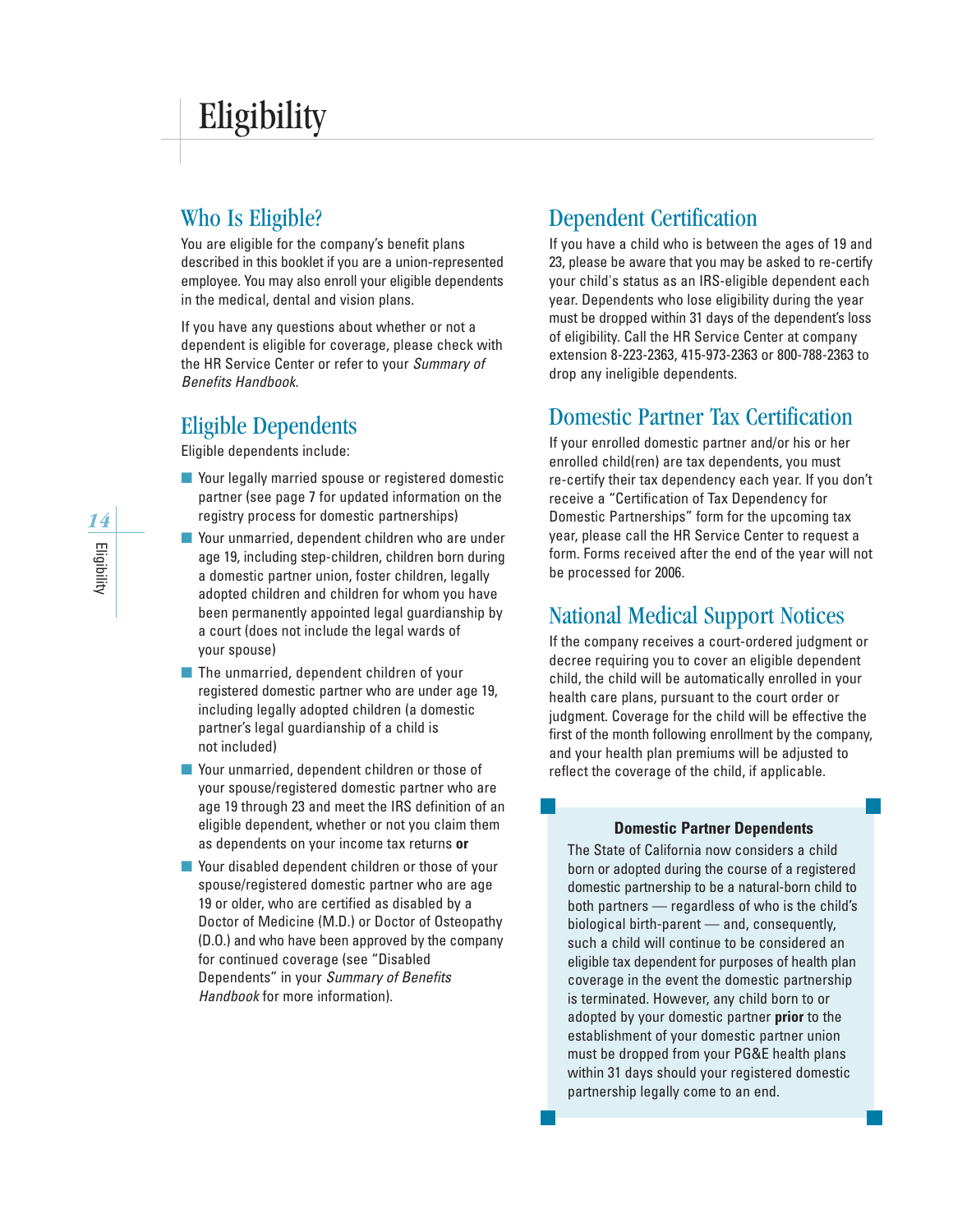### Ineligible Dependents

You must drop ineligible dependents within 31 days of the dependent's loss of eligibility. Ineligible dependents include, but are not limited to:

- A legally separated, divorced, or common-law spouse, even if a court orders you to provide health care coverage
- A domestic partner, if your domestic partnership has not been formally registered with a valid registry, or a former domestic partner (see page 7 for updated information on the registry process for domestic partnerships)



- Parents, step-parents, parents-in-law, grandparents and step-grandparents
- Former step-children or your step-children from a former domestic partner, unless they were born or adopted during the course of the domestic partnership, or you have been appointed permanent legal guardianship for them by a court
- Children age 19 through 23 who do not meet the current IRS definition of an eligible dependent
- Children age 24 and over, unless they have been approved for continued coverage under the disabled dependent provision
- Your disabled dependents if they have not been certified as disabled by a physician before they would otherwise cease to qualify as a dependent or if they have not been approved by the company for continued coverage
- Married children or children who have entered the military (regardless of age or disability status);
- Children covered as dependents under the plan of another company/PG&E Corporation employee or retiree
- Grandchildren, nieces, nephews, or other family members unless you have legally adopted them or have been appointed permanent legal guardianship for them by a court **or**
- A family member or domestic partner who is a PG&E utility or PG&E Corporation employee/ retiree who has his or her own health coverage through PG&E or is eligible for Flex Benefits.

### **IMPORTANT**

### **There are Penalties for Covering Ineligible Dependents!**

Remember, it is your responsibility to be sure all the dependents you enroll for coverage are eligible. Dependents who lose eligibility during the year must be dropped within 31 days of the dependent's loss of eligibility. Employees who cover ineligible dependents will be required to make restitution to the company for health care coverage up to \$7,500 and may be subject to disciplinary action.

To drop ineligible dependents, call the HR Service Center at company extension 8-223-2363, 415-973-2363 or 800-788-2363.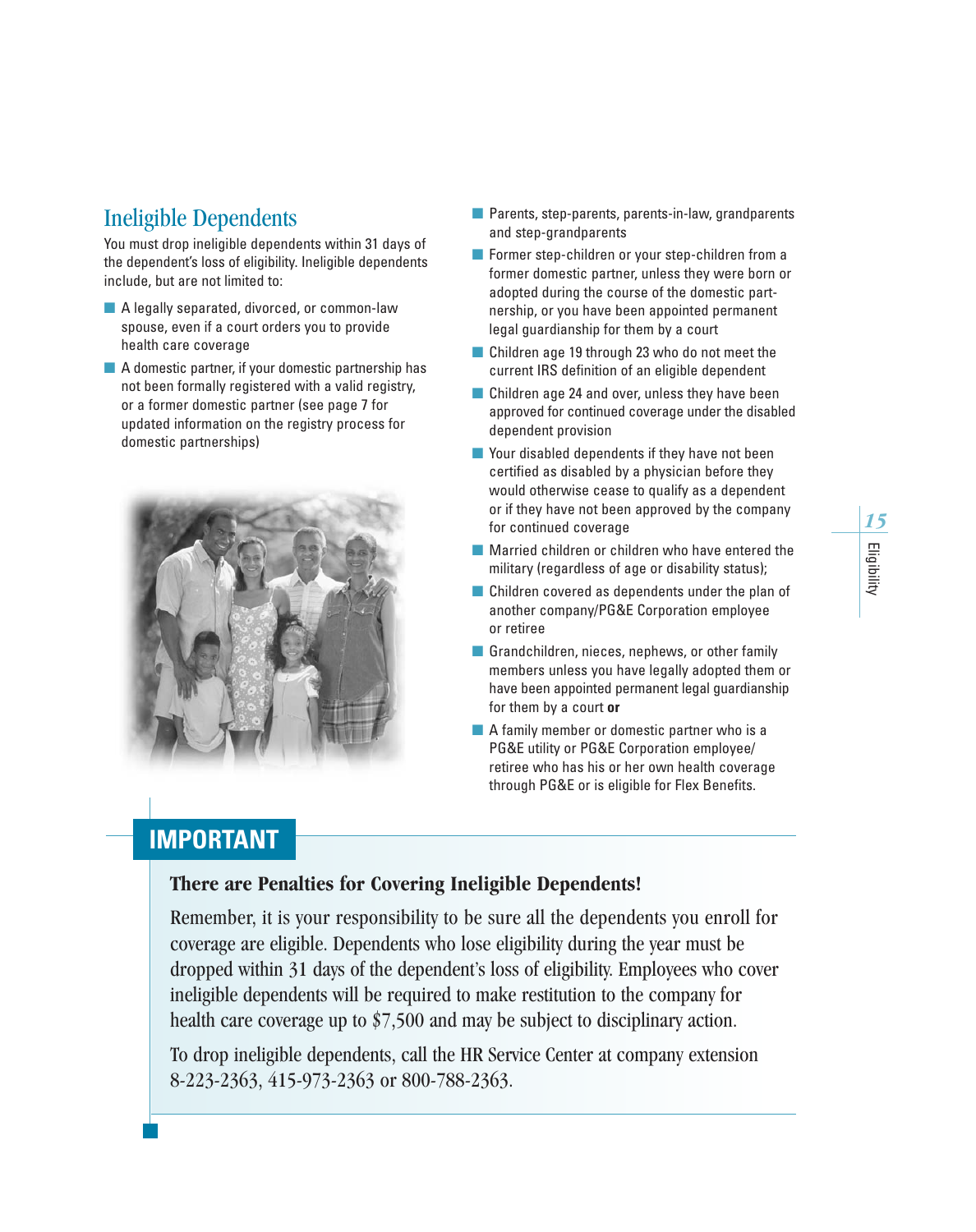### Change-in-Status

**EVENTS**

### What's a Change-in-Status Event?

A change-in-status event is a life event that allows for changes in benefits elections after the plan year has begun. Only certain changes in status are permitted, due to restrictions imposed by federal registration governing the administration of pre-tax benefit plans like those offered at PG&E (see page 17 for eligible events).

Once you enroll, the options you choose stay in effect for the entire calendar year. You may not make changes before the next Open Enrollment period unless:

- you have an eligible change-in-status event or
- vou retire.

Any changes that you request typically must be consistent with a change-in-status event. For example, if a dependent child regains eligibility, you may add the child to your coverage; however, you cannot change plans. Accordingly, if you move out of your HMO's service territory, you may change plans, but you cannot add new dependents. The only exception is when you experience one of the events that trigger the new HIPAA Special Enrollment Rights, as described on page 7. Effective January 1, 2006, if you get married or have a newborn or newly adopted child, or if your

spouse or another dependent loses health care coverage, you may enroll yourself and any eligible dependents in PG&E's health care plans, and you may also change medical plans.

**PLEASE NOTE!** The withdrawal of a provider, e.g., a doctor, medical group, hospital, etc., from your plan's network — or the fact that you want to use a particular provider who is not part of the network is not an eligible change-in-status event. If any of your providers withdraw from or do not contract with your medical plan's network, you must obtain services from a different provider within your plan's network for the rest of the year. You cannot change medical plans during the year if your desired provider does not contract with your plan.



### **IMPORTANT**

Call the HR Service Center within 31 days of any eligible change-in-status event (60 days for births and adoptions) that may affect your benefits! Otherwise, you may not be able to add any dependents or change the amount you contribute to your Reimbursement Accounts until the next Open Enrollment period.

### **HR Service Center**

**Company extension 8-223-2363, 415-973-2363 or 800-788-2363**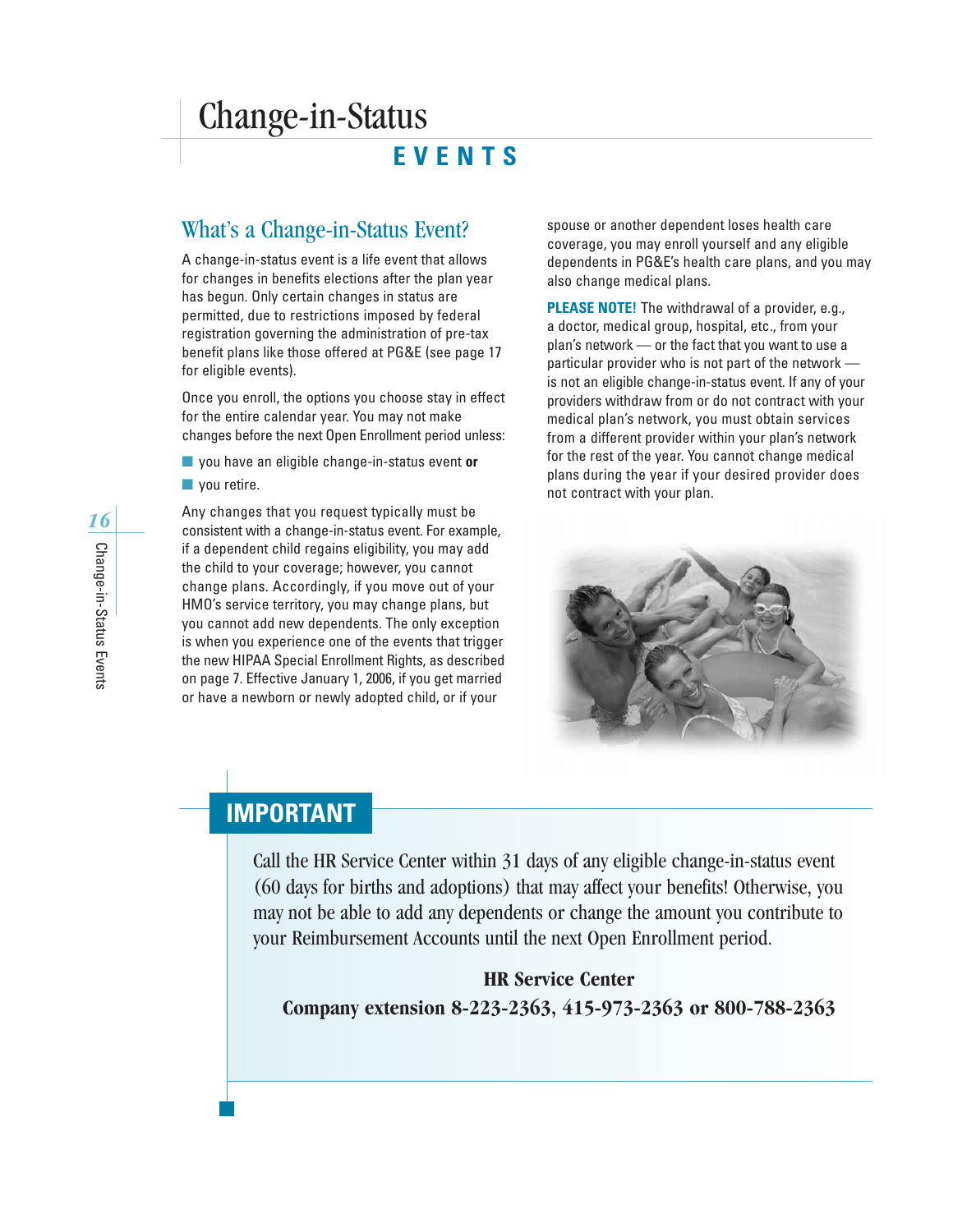### Eligible Change-in-Status Events

Qualifying change-in-status events include the following:

- Marriage or the establishment of a registered domestic partnership
- Dissolution of marriage (including final divorce or annulment), legal separation or termination of a domestic partnership; please note that you cannot cover your ex-spouse on your company-sponsored health care plans, even if a court orders you to provide coverage
- The birth or adoption of a child, or your court-ordered appointment of permanent legal guardianship for a child
- A change in your spouse's/registered domestic partner's or dependent's employment that results in a gain or loss of health care coverage
- A change to or from full-time or part-time employment by you or your spouse/registered domestic partner or dependents, if health plan eligibility is affected
- An unpaid leave of absence taken by you or your spouse/registered domestic partner that significantly impacts the cost of your health plan coverage
- The death of your spouse/registered domestic partner or a dependent child
- Your dependent child reaching the plan's age limit, getting married, or entering the military
- Your dependent child regaining eligibility
- A change of caregivers, or a change in the cost for the services of a caregiver who is not a relative (for DCRA purposes only)
- A move out of your HMO's service territory (applies to change of medical plan only).



### Move Out of HMO Service Area

If you move out of your HMO's service territory, you must call the HR Service Center within 31 days to select a new medical plan. If you don't, medical services you receive may not be covered. For more details, refer to your *Summary of Benefits Handbook*.



### **Important Information About Adding Newborn or Adopted Children**

To ensure that your child has continuous health coverage from birth or adoption, you must **call the HR Service Center within 60 days of your child's birth or adoption** to add the child to your health plan(s). If you don't call within 60 days, your child's coverage will be cancelled and you won't be able to add the child until the next Open Enrollment period. Please note that if you add your child during Open Enrollment only, the child's coverage will not be effective until January and you may have a gap in coverage. In all cases, please call the HR Service Center promptly to add newborn or newly adopted children.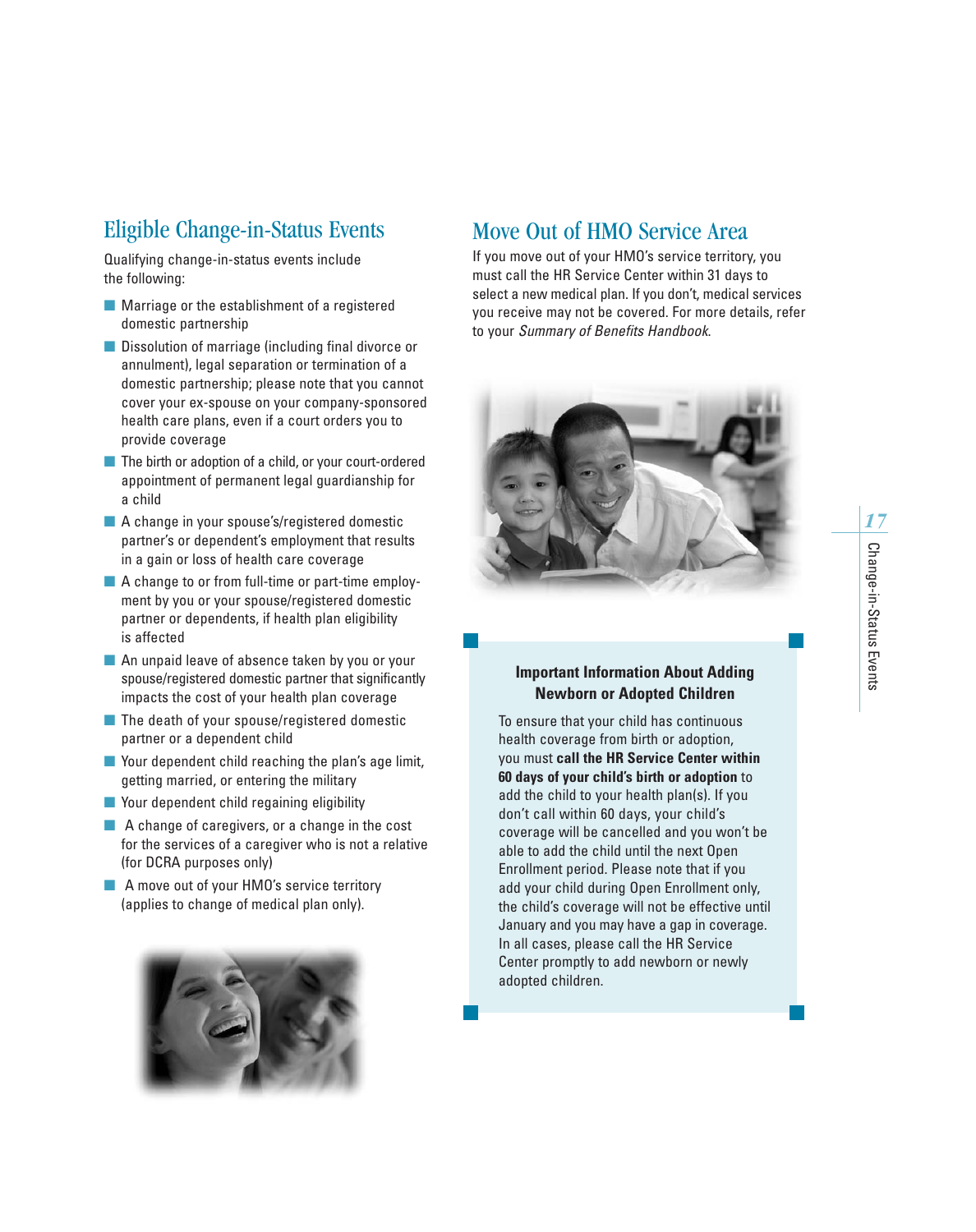### COBRA

### When You, Your Spouse or Your Other Dependents Lose Coverage

The Consolidated Omnibus Budget Reconciliation Act (COBRA) allows you or your covered dependents to continue participation in the company's group health plans beyond the normal period if coverage is lost due to a "qualifying event," as defined by COBRA. Obtaining coverage through COBRA is at your own cost and may continue for a period of up to either 18 or 36 months, depending on the event.

### COBRA-Qualifying Events

- Your termination of employment (for any reason other than gross misconduct)
- Loss of your company-sponsored group health coverage due to a reduction in work hours
- A change in your employment status from full-time to part-time
- Your death while covered as a plan participant
- Divorce or legal separation from your spouse
- Loss of eligibility by your dependent child

The company extends the same type of coverage rights to registered domestic partners and their children that it would extend to qualified beneficiaries under COBRA. Qualifying events to obtain this COBRA-like coverage are the same as those for spouses, including the dissolution of a registered domestic partnership.

### **IMPORTANT**

To request continued coverage through COBRA, you must notify the company within 60 days of losing coverage and submit a "Notice of Qualifying Event" form to the HR Service Center.

Qualified dependents must be covered under your plan prior to the actual qualifying event. Dependents who are taken off your coverage before the event may have their right to continued health care coverage through COBRA jeopardized. You may be held financially responsible for providing health coverage for dependents dropped prematurely.

Dependents who are dropped during the Open Enrollment process may not qualify for continued coverage under COBRA, since these rights are only triggered by certain qualifying events and specific notification to the company. If you are dropping a dependent during the Open Enrollment period and are not sure whether or not your dependent is eligible for COBRA due to a qualifying event, please contact the HR Service Center. To request continued coverage through COBRA, you must submit a "Notice of Qualifying Event" form to the HR Service Center within 60 days of loss of coverage.

For complete information on COBRA eligibility and qualifying events, please refer to your *Summary of Benefits Handbook* or your *2005 Summary of Material Modifications*.

### If Your HMO Coverage Through COBRA Ends

For those qualified individuals who, on or after January 1, 2003, had a COBRA qualifying event that allowed for 18 months of continuation coverage under federal law, California law (Cal-COBRA) allows an additional 18 months of continuation coverage through your HMO upon the exhaustion of your federal COBRA coverage. Additionally, Cal-COBRA allows those who exhaust their 36 months of COBRA continuation coverage to apply for a HIPAA Guaranteed Issue individual plan. To obtain these extended coverages through Cal-COBRA, you must send a written request to your HMO within the HMO's specified timeframe. For application materials, cost, or additional information, contact your HMO at least 60 days before your federal COBRA coverage terminates.

Please note that Cal-COBRA's Senior COBRA continuation coverage is no longer available. Participants who are already receiving continuation coverage through Senior COBRA or those participants who qualified for Senior COBRA prior to January 1, 2005, will not be affected by this change.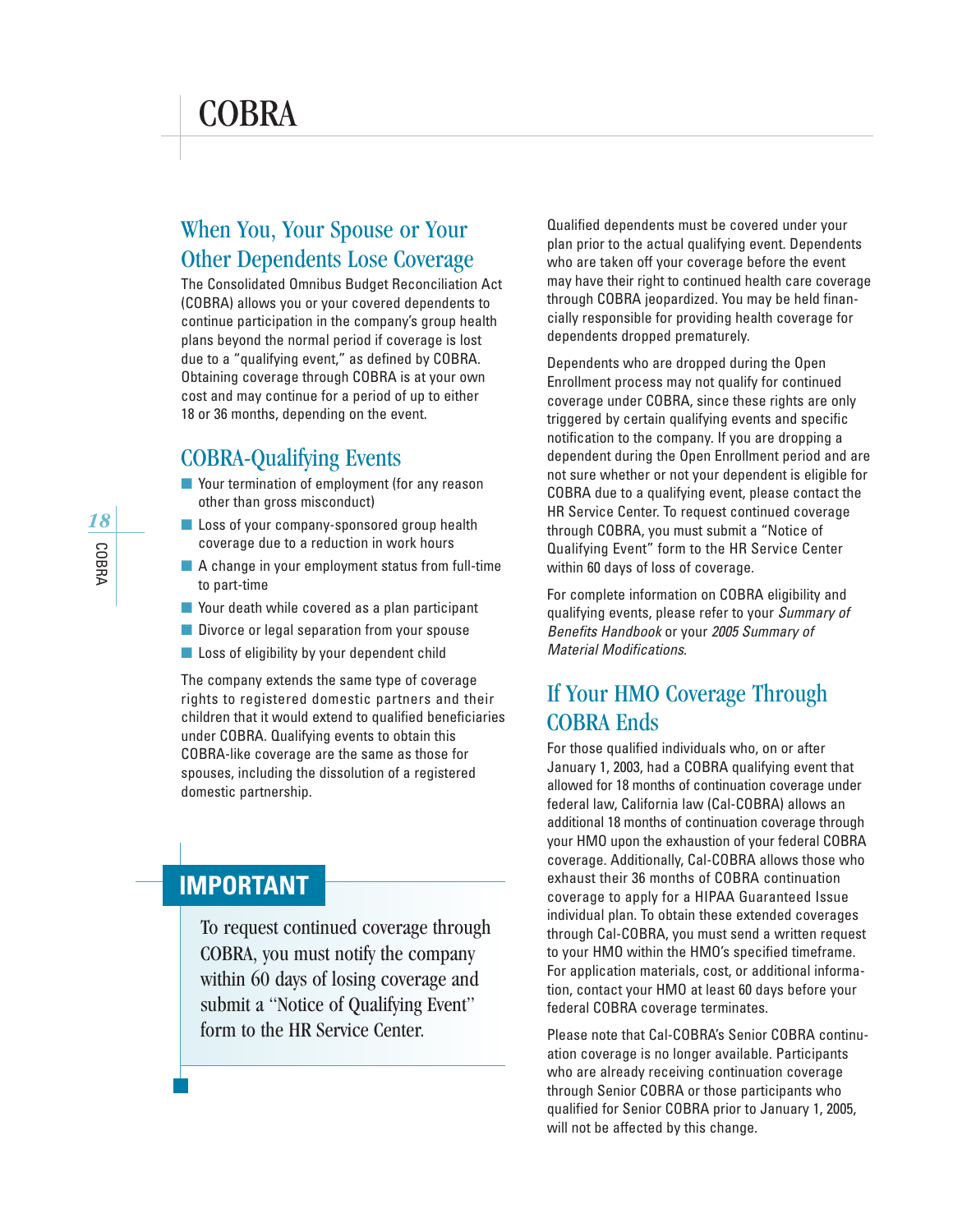### Dental **COVERAGE**

The Dental Plan is administered by Delta Dental. You generally will save money if you use a dentist who participates in the Delta Dental network. Delta typically uses a higher reimbursement rate for participating dentists. If you choose to use a non-participating dentist, Delta may base its payment on a much lower reimbursement rate. You will be responsible for the difference between the fees actually submitted by the non-participating dentist and the potentially lower reimbursement rate as determined by Delta, in addition to your deductible and coinsurance.

If your dentist (whether a participating dentist or not) recommends extensive dental work, such as a crown, root canal or bridge, ask your dentist to file a "predetermination" in advance of receiving the services. Delta will provide a predetermination claim notice to both you and your dentist. This notice will let you know if the procedure will be covered and, if so, your estimated share of the cost.

For a list of Delta's network of dentists, call Delta Dental at 888-217-5323, or check its Web site at www.deltadentalca.org.

| <b>Provision</b>         | <b>Delta Plan Benefits</b>                                                                                                    | 19       |
|--------------------------|-------------------------------------------------------------------------------------------------------------------------------|----------|
| <b>Choice of dentist</b> | Any; for maximum benefits, use a Delta Dentist                                                                                |          |
| <b>Annual deductible</b> | \$50 per individual up to a family maximum of \$150 for all covered<br>services other than preventive and diagnostic services | Dental   |
| <b>Plan covers</b>       | 85% of eligible preventive*, basic and major care                                                                             | Coverage |
| <b>Annual maximum</b>    | \$2,000 per individual (excludes orthodontia treatment)                                                                       |          |
| Orthodontia              | 50% up to \$1,500 per individual lifetime benefit                                                                             |          |

### Delta Dental Benefits

*\* Includes cleanings and routine checkups twice in any calendar year, plus periodic X-rays and fluoride treatments*

Note: All plan benefits are subject to Delta Dental's usual, customary and reasonable allowances.



### **IMPORTANT**

Remember, you can use the Health Care Reimbursement Account (HCRA) for anticipated dental expenses not covered by the plan, including deductibles, coinsurance, uncovered orthodontia costs, etc. Using the HCRA lowers your taxable income which, in turn, lowers your tax bill for the year.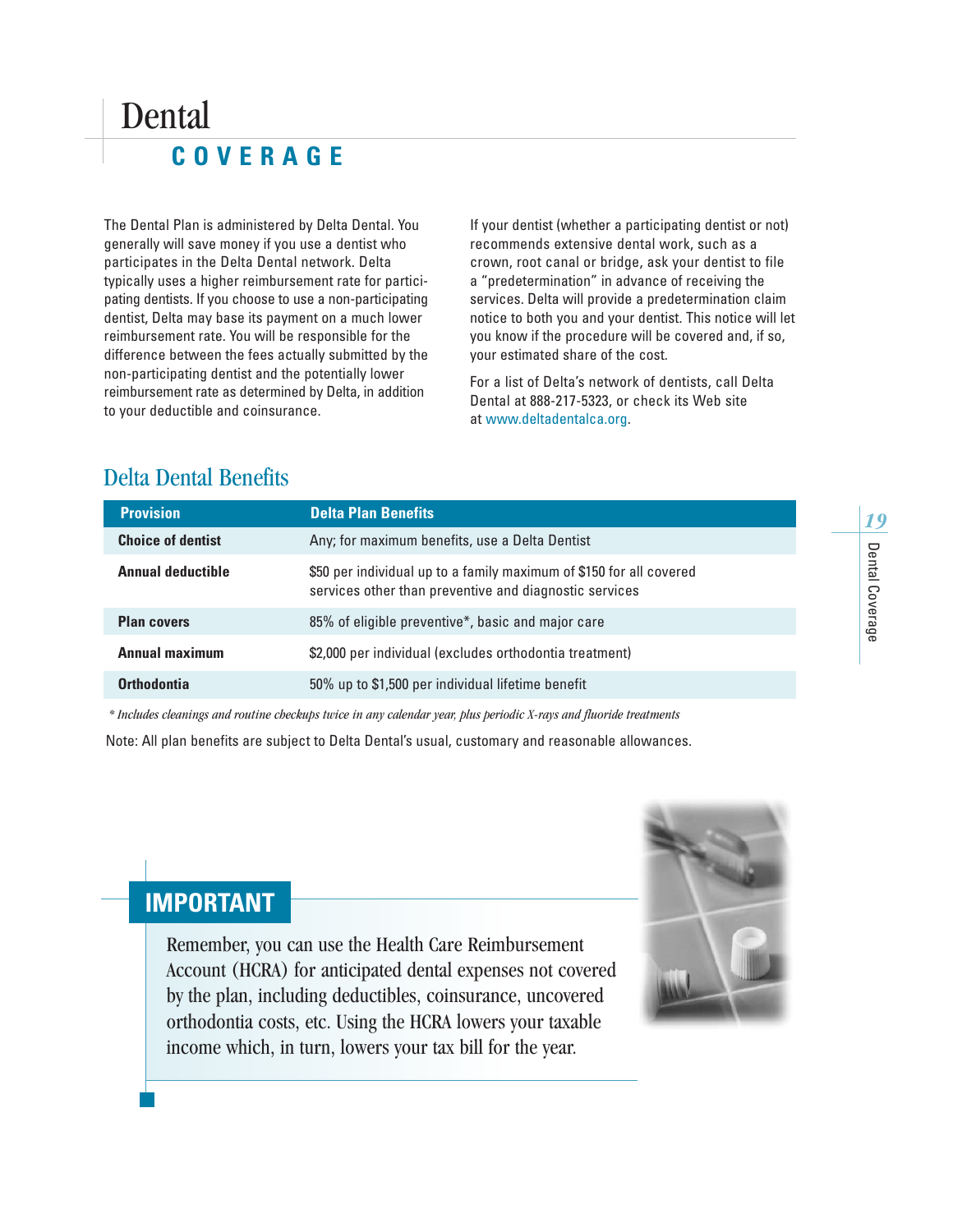### Vision **COVERAGE**

The Vision Plan is administered by Vision Service Plan (VSP). You have the option of using doctors in the VSP network or doctors of your own choice. You will generally pay less when you use a VSP provider. If you use a provider who is not in the VSP network, you pay the bill in full and VSP will reimburse you based on a schedule of benefits.

For a list of VSP providers, call VSP at 800-877-7195 or check its Web site at www.vsp.com. When making an appointment, be sure to identify yourself as a VSP member.

| <b>Vision Plan Benefits</b>                                              |                                                                                                                                                                                                                                                                                                                                                                                                                                                                                                                                                                                                                                                                                                                                                              |  |
|--------------------------------------------------------------------------|--------------------------------------------------------------------------------------------------------------------------------------------------------------------------------------------------------------------------------------------------------------------------------------------------------------------------------------------------------------------------------------------------------------------------------------------------------------------------------------------------------------------------------------------------------------------------------------------------------------------------------------------------------------------------------------------------------------------------------------------------------------|--|
| <b>Choice of doctor</b>                                                  | Any; for maximum benefits, use a VSP member doctor                                                                                                                                                                                                                                                                                                                                                                                                                                                                                                                                                                                                                                                                                                           |  |
| <b>Copayments with VSP doctor</b><br>(applicable to each covered person) | \$10 vision exam<br>\$25 materials (lenses and frames)*                                                                                                                                                                                                                                                                                                                                                                                                                                                                                                                                                                                                                                                                                                      |  |
| <b>Plan benefits with VSP doctor</b>                                     | <b>Vision Exams</b> – Every 12 months<br><b>Eyeglass Lenses</b> $-$ Every 12 months<br><b>Frames</b> – Every 24 months<br><b>Contact Lenses, Elective &amp; Visually Necessary</b> - Every 12 months<br>in lieu of all other lens and frame benefits; when contact lenses<br>are obtained, the covered person shall not be eligible for lenses<br>again for 12 months and frames for 24 months<br>$\bullet$ Elective – Covered up to \$75 towards purchase and exam;<br>if contact lenses are not obtained through prescribing doctor,<br>member may be required to pay contact lens evaluation and<br>fitting fee<br>$\bullet$ Visually Necessary – Covered in full only with prior authorization<br>from VSP and when obtained from a participating doctor |  |

*\* Member is responsible for charges in excess of the Plan's allowable expenses in addition to the cost of cosmetic extras not covered by the Plan, such as blended, tinted or oversized lenses, etc.*



### **IMPORTANT**

Remember, you can use the Health Care Reimbursement Account (HCRA) for anticipated vision care expenses not covered by the plan, including copayments, costs for materials that exceed the plan's benefits, elective surgery, etc. Using the HCRA lowers your taxable income, which in turn lowers your tax bill for the year.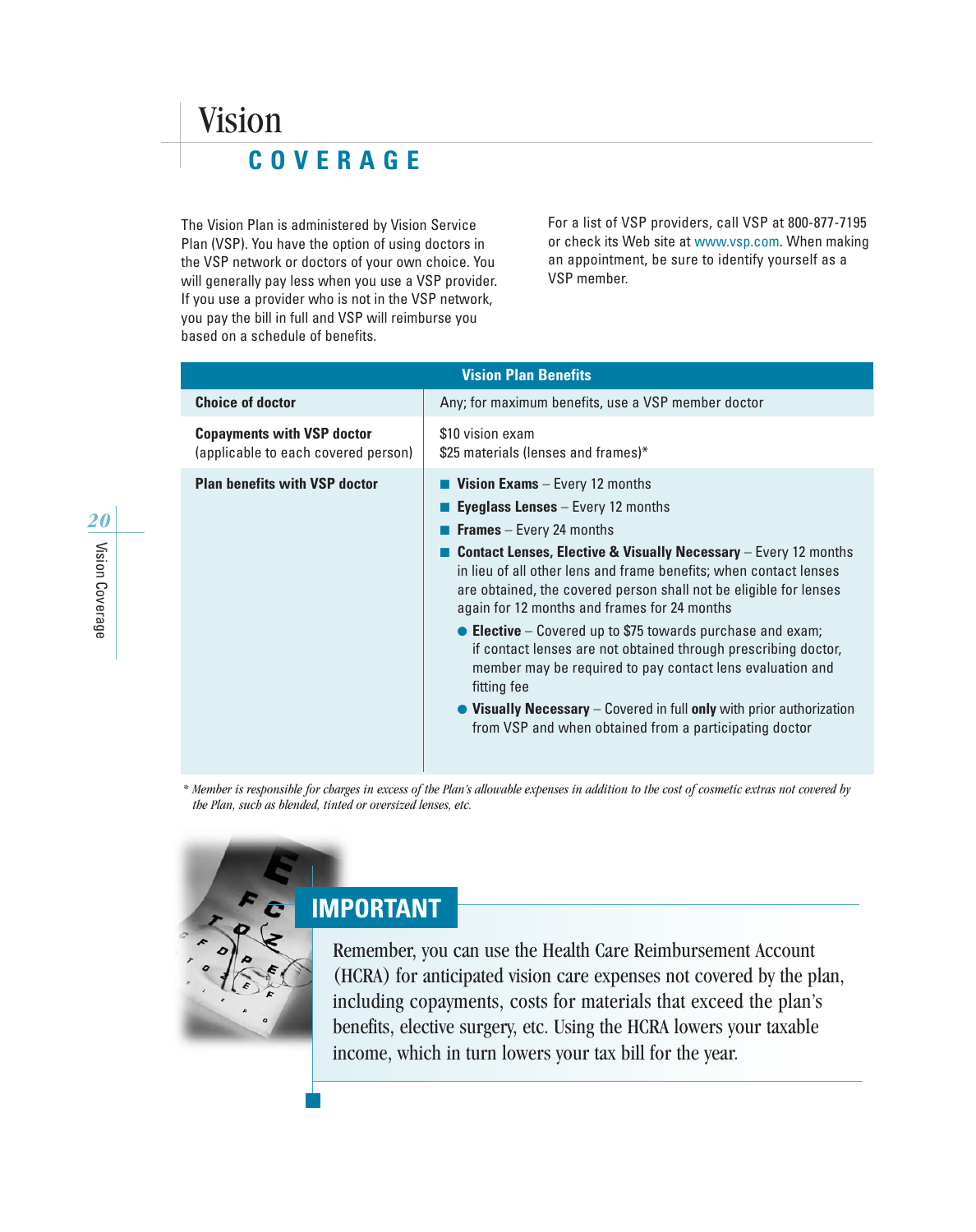### Reimbursement Accounts **(FLEXIBLE SPENDING ACCOUNTS)**

Among the many valuable benefits the company offers to you are **the Health Care Reimbursement Account (HCRA) and the Dependent Care Reimbursement Account (DCRA)**. These reimbursement accounts — also referred to as Flexible Spending Accounts, or "FSAs" — offer you a way to save on taxes for certain out-of-pocket health care and/or dependent care expenses. The HCRA and DCRA are separate; you may sign up for either or both. As described under "What's New for 2006," both accounts will be administered by Ceridian effective January 1, 2006.

Any salary contributions you make will reduce your taxable income. The minimum contribution to each account is \$50 per year. During the plan year, when you incur an eligible expense, you pay the provider and then file a claim for reimbursement from your account — which reimburses you with pre-tax dollars. Reimbursement checks will be mailed to your home, or you may elect the convenient option of having your reimbursement checks directly deposited to the banking institution of your choice. An added feature for HCRA participants is the "Automatic Reimbursement" option which allows you to have your out-of-pocket medical, dental, vision and/or prescription drug expenses (copayments, coinsurance, deductibles,

etc.) automatically forwarded to Ceridian for reimbursement, thereby eliminating the need to submit claim forms for many health care expenses.

If you do not use all of the funds in your reimbursement account(s) for the plan year, you will forfeit the remaining amount. Expenses must be incurred during the plan year in which you elect to contribute. You have until March 31 of the following year to submit claims for expenses incurred in the previous year.

If you want to begin participating in the HCRA or DCRA, or if you're currently participating in either type of account and you want to continue contributing in 2006, you must enroll during Open Enrollment to indicate the **annual** amount you want to contribute.

### **IMPORTANT**

Your HCRA/DCRA elections for 2005 cannot be carried over automatically into 2006.

| <b>How Much Can You Contribute Each Year?</b> |                                                                                                                                                                                                                                                                                                                                                                                                                                                                                                            |  |  |
|-----------------------------------------------|------------------------------------------------------------------------------------------------------------------------------------------------------------------------------------------------------------------------------------------------------------------------------------------------------------------------------------------------------------------------------------------------------------------------------------------------------------------------------------------------------------|--|--|
| <b>Reimbursement Account</b>                  | <b>Annual Contribution Amount</b>                                                                                                                                                                                                                                                                                                                                                                                                                                                                          |  |  |
| <b>Health Care</b>                            | \$5,000 maximum per individual                                                                                                                                                                                                                                                                                                                                                                                                                                                                             |  |  |
| <b>Dependent Care</b>                         | \$5,000 maximum per individual or married couple filing a joint tax return<br>(married individuals filing separate income tax returns may each<br>contribute up to \$2,500)<br>Your annual contributions to the dependent care account cannot<br>exceed your spouse's income. If your spouse is a full-time student or<br>is mentally or physically disabled, he or she is considered to have an<br>annual income of \$2,400 if you have one eligible child or \$4,800 if you<br>have more than one child. |  |  |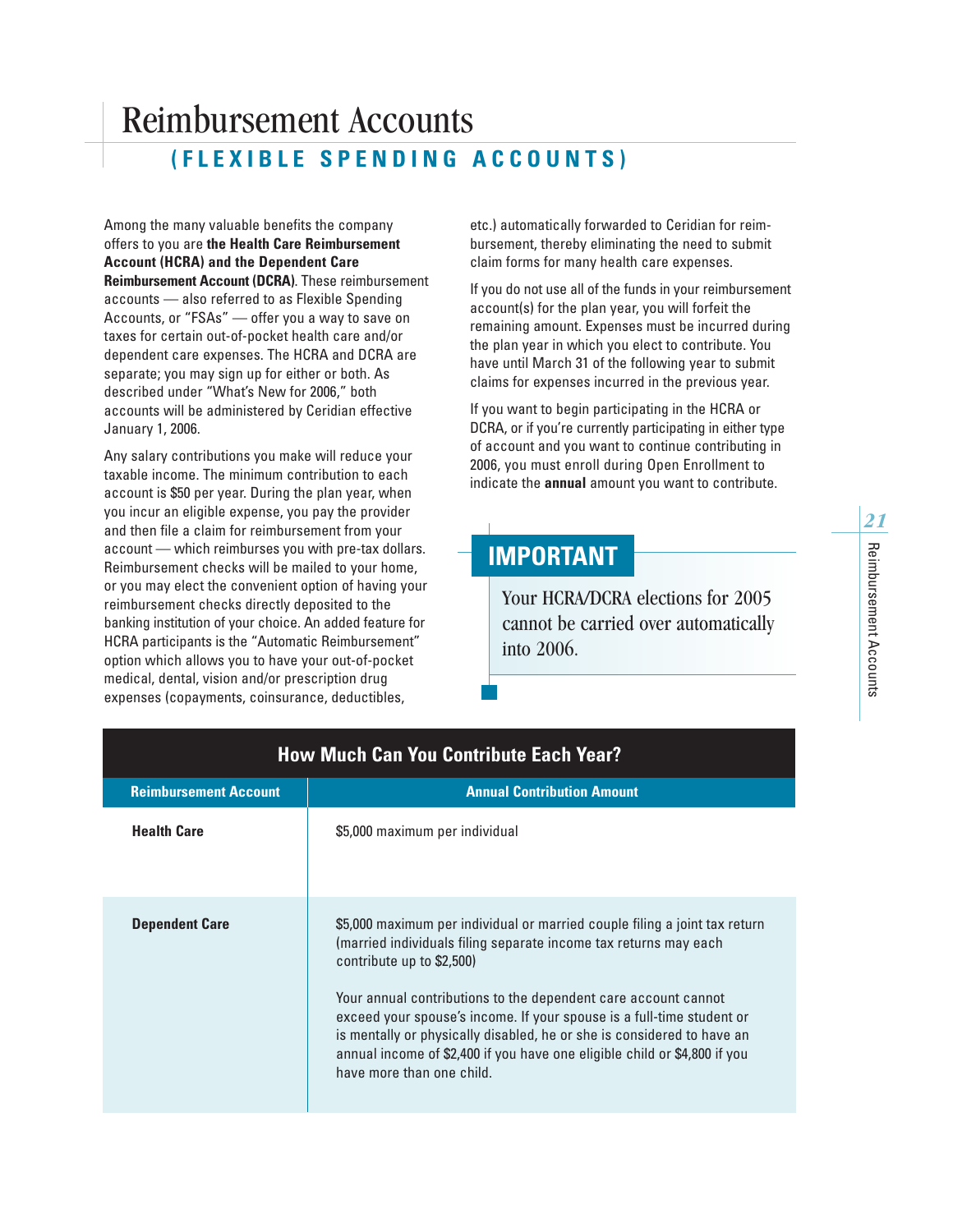### Health Care Reimbursement Account (HCRA)

Having an HCRA allows you to pay for certain out-ofpocket health care expenses (such as hearing aids, contact lens solution or health plan deductibles and copayments) on a pre-tax basis. During Open Enrollment, you estimate what your total out-of-pocket expenses will be for the upcoming year for yourself and your IRS-eligible dependents — even if they are not enrolled in the company's health plans. You authorize the company to deduct that amount (not to exceed \$5,000) from your paycheck on a pre-tax basis.

Be sure to estimate your potential health care expenses carefully, since unused HCRA contributions will be forfeited.

Eligible expenses are generally the same as those approved by the IRS for tax deduction purposes, **except for premium contributions, which are not eligible for reimbursement through the HCRA**. For a list of what the IRS allows as eligible expenses, refer to *IRS Publication 502, Medical and Dental Expenses*, available directly from the IRS by calling 800-829-3676 or on the IRS Web site at www.irs.gov. In addition, although the IRS does not allow over-the-counter (OTC) drug expenses for tax deduction purposes, some OTC drugs may be eligible for reimbursement through the HCRA. Please call Ceridian at 877-799-8820 or check PG&E's HR intranet site for information on which OTC drugs may be eligible for reimbursement.

### Mid-Year Changes in HCRA Contributions

You may increase or decrease your HCRA annual contribution goal during the year only if you have certain eligible change-in-status events and your change in contribution is consistent with the status change. For example, if you get a divorce and you no longer expect to pay health care expenses for your former spouse, you may decrease your HCRA, but you cannot increase it. Please note that a change in the *cost* of your health insurance coverage does not constitute a valid reason to make a mid-year change in the amount you contribute, *unless* such change in cost is triggered by a valid change-in-status event.

If you begin contributing mid-year after an eligible change-in-status event, expenses incurred before you began contributing are not eligible for reimbursement.

### Dependent Care Reimbursement Account (DCRA)

Both the DCRA and the Federal Dependent Care Income Tax Credit can lower your taxes, but in different ways. If you have more than one child, under certain circumstances you may use both methods. Otherwise, you may only use one of the two methods. Your tax advisor can help you decide how to maximize your tax savings. If you are married, both spouses must be actively at work or attending school (unless one of you is disabled) for a DCRA expense to be valid. If one spouse is at home (for example, on a maternity leave), expenses incurred for day care are not eligible for reimbursement. In addition, day care expenses must not exceed your salary or, if you are married, your spouse's salary. Refer to the IRS Publication 503, *Child and Dependent Care Expenses*, available on the IRS Web site at www.irs.gov, or call the IRS at 800-829-3676 to obtain the publication.

### Mid-Year Changes in DCRA Contributions

You may make a change in the annual amount you contribute only if you have an eligible change-in-status event (such as the birth or adoption of a child), and your change in contributions is consistent with the status change. You may also make a corresponding change to your DCRA if you replace one dependent care provider with another, or if there is a change in the cost for the services of a caregiver who is not a relative. For example, if you want to change from using a day care center to employing an aunt to watch your child, an election change would be permitted even though the aunt is related to you. If, however, you decide to give your aunt a raise, you may not make a mid-year election change to reflect the raise. The IRS will not allow a mid-year change to your DCRA for a change in the fee charged by a relative.

If you begin contributing mid-year after an eligible change-in-status event, expenses incurred before you began contributing are not eligible for reimbursement.



Although the IRS does not allow over-the-counter (OTC) drug expenses for tax deduction purposes, some OTC drugs may be eligible for reimbursement through the HCRA.

e.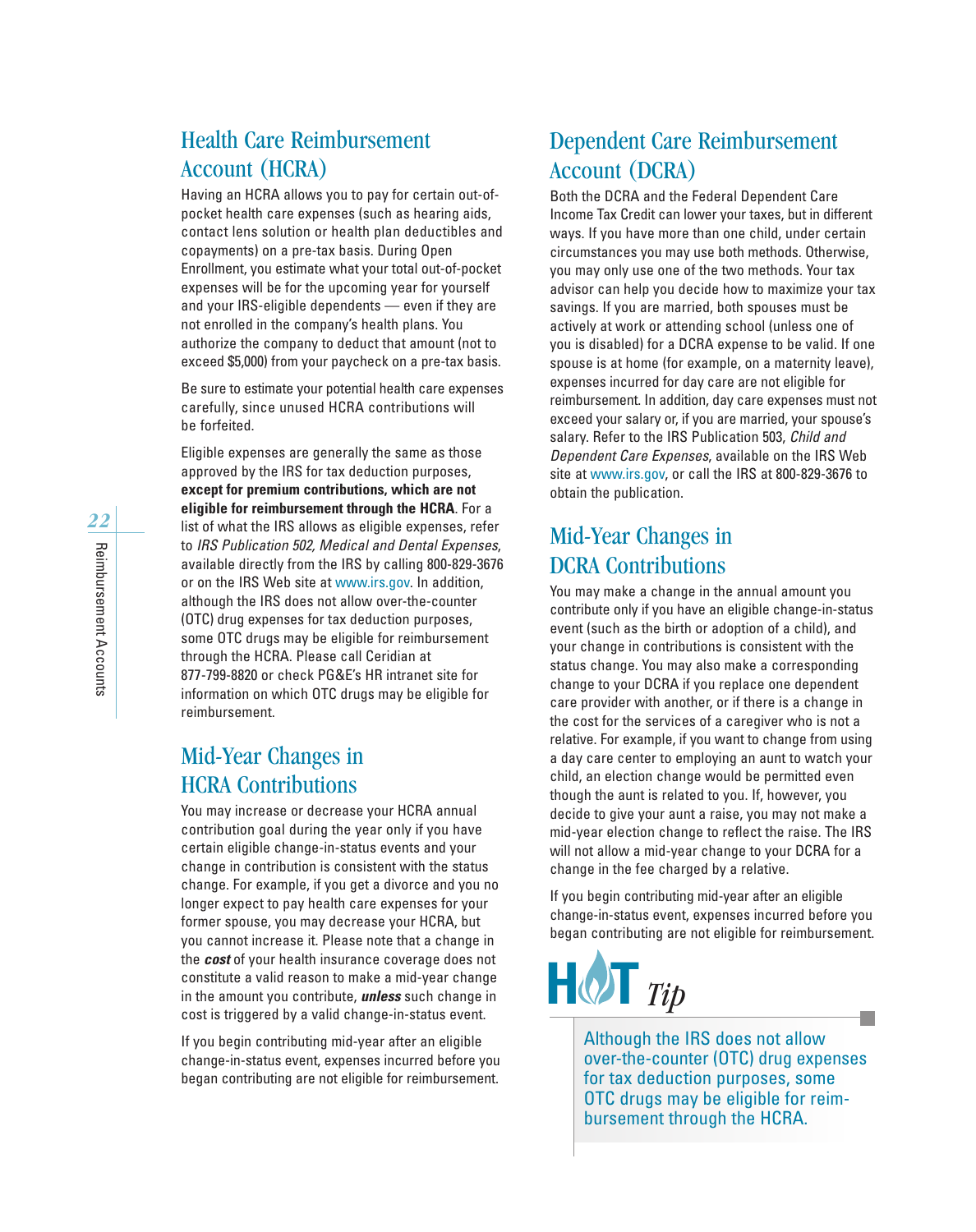### Comparison of Prescription Drug Benefits

### **FOR THE NAP AND CAP PLANS (DRUG BENEFITS ADMINISTERED BY MEDCO HEALTH)**

The following table summarizes the prescription drug benefits for members enrolled in the Blue Crossadministered plans. Plan benefits are administered by Medco Health. Please note that the Medco Health out-of-pocket maximum must be met separately from the Blue Cross out-of-pocket maximum. Also, some drugs may not be covered or may require special authorization from your plan. For specific information about a plan's prescription drug coverage, call the plan's member services department directly, or visit its Web site at the Internet address listed on the outside back cover.

For general information regarding the prescription drug coverage provided by each HMO, refer to Outpatient Prescription Drugs on the Comparison of Benefits charts that follow. For more specific information about an HMO's drug coverage, call the HMO's member services department directly, or visit its Web site at the Internet address listed on the outside back cover.

Some drugs may not be covered or may require special authorization from your plan. For specific information about a plan's prescription drug coverage, call the plan's member services department directly, or visit its Web site at the Internet address listed on the outside back cover.

| <b>Provisions</b>                                                                                                | <b>NAP and CAP Plans</b>                                                                                                                                                                                                                                                                                                                                                                |
|------------------------------------------------------------------------------------------------------------------|-----------------------------------------------------------------------------------------------------------------------------------------------------------------------------------------------------------------------------------------------------------------------------------------------------------------------------------------------------------------------------------------|
| <b>Retail Drug Purchases</b>                                                                                     | First three 30-day supplies at a participating pharmacy: 85% for generics,<br>75% for brand names; Generic Incentive Provision applies (see below)                                                                                                                                                                                                                                      |
|                                                                                                                  | Refills beyond 90 days and coverage at non-participating pharmacies:<br>80% for generics and 70% for brand names;<br>Generic Incentive Provision applies (see below)                                                                                                                                                                                                                    |
| <b>Mail-Order Purchases</b>                                                                                      | 90% for generic drugs and 80% for brand-name drugs;<br>Generic Incentive Provision applies (see below)                                                                                                                                                                                                                                                                                  |
| <b>Generic Incentive Provision</b>                                                                               | Member is responsible for paying the difference between the price of a<br>generic drug and a brand-name drug, plus coinsurance, if purchasing a<br>brand-name drug when a generic version is available; please note that<br>any generic-brand price differential you pay is a non-covered expense<br>and, thus, does not count towards your annual out-of-pocket maximum<br>(see below) |
| <b>Deductible</b>                                                                                                | No deductible                                                                                                                                                                                                                                                                                                                                                                           |
| <b>Annual Out-of-Pocket</b><br><b>Maximum</b>                                                                    | \$500 per person, \$1,000 per family; out-of-pocket maximum coordinates<br>the retail drug benefit with the mail-order drug benefit, but does not<br>coordinate with medical plan; non-covered expenses, such as generic-<br>brand price differentials, are not eligible expenses and, thus, will not be<br>covered by the plan after your annual out-of-pocket maximum is met          |
| <b>Lifetime Maximum</b>                                                                                          | No lifetime maximum                                                                                                                                                                                                                                                                                                                                                                     |
| <b>Infertility, Sexual</b><br><b>Dysfunction, Memory</b><br><b>Enhancement and</b><br><b>Contraceptive Drugs</b> | 50% for both retail and mail-order plans, unless medically necessary;<br>medically necessary drugs are covered at standard reimbursement<br>rates; Generic Incentive Provision applies (see above)                                                                                                                                                                                      |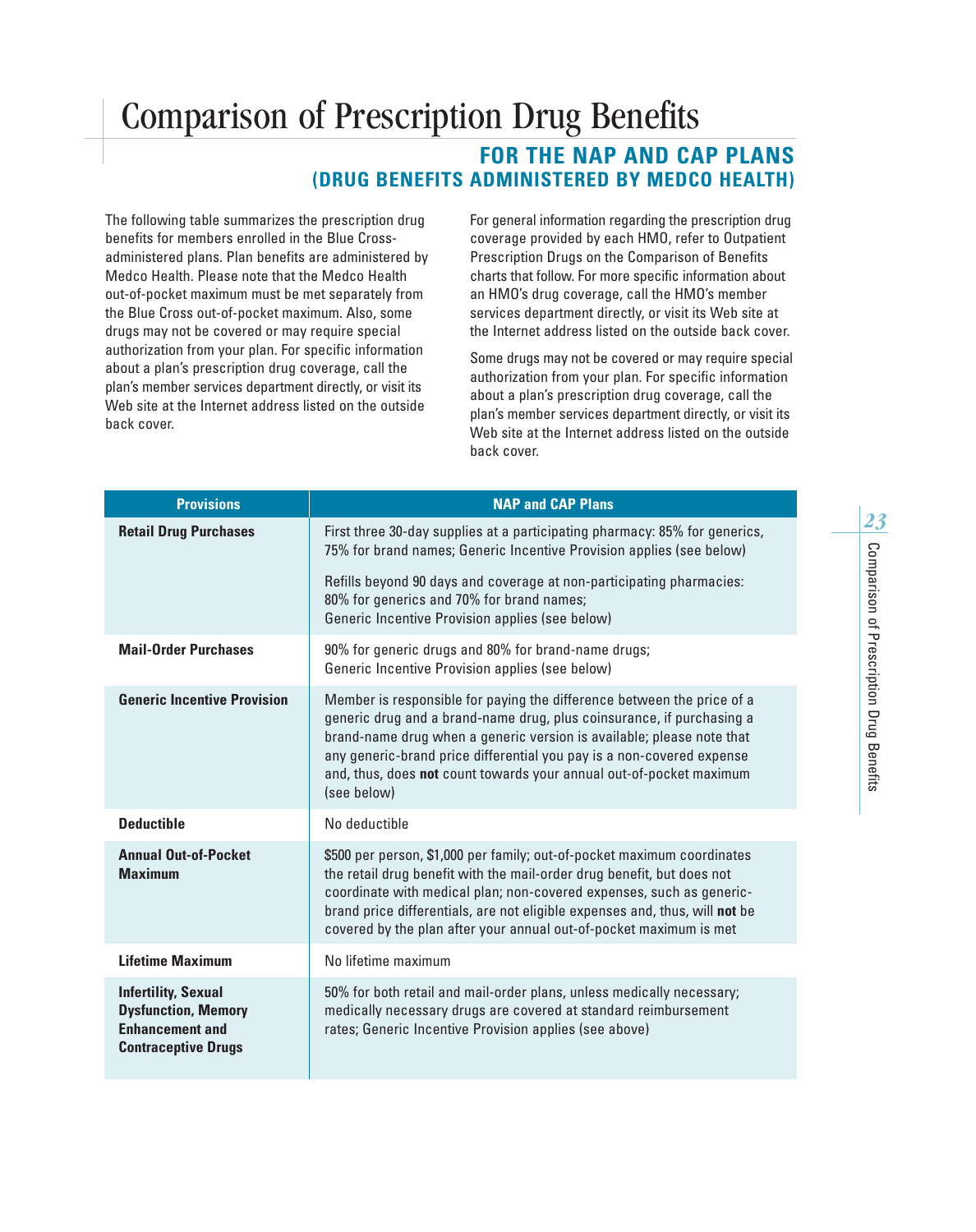### **BARGAINING UNIT**

This benefit chart is a summary only. Refer to your health plan's Evidence of Coverage (EOC) for details. The EOC is the binding document between the health plan and its members. In case of conflict between the benefit chart and the EOC, the EOC will prevail.

| <b>Provisions</b>                                     | <b>Blue Shield HMO</b><br><b>Health Net HMO</b>                                                                                                                                                                                                                                                      |                                                                                                                                                                                                                                                                                                |  |
|-------------------------------------------------------|------------------------------------------------------------------------------------------------------------------------------------------------------------------------------------------------------------------------------------------------------------------------------------------------------|------------------------------------------------------------------------------------------------------------------------------------------------------------------------------------------------------------------------------------------------------------------------------------------------|--|
| General                                               | Members access the Blue Shield HMO network; no pre-existing<br>condition exclusions                                                                                                                                                                                                                  | Only providers affiliated with Health Net HMO;<br>no pre-existing condition exclusions                                                                                                                                                                                                         |  |
| <b>Hospital Stay</b>                                  | No charge                                                                                                                                                                                                                                                                                            | No charge; includes intensive and coronary care                                                                                                                                                                                                                                                |  |
| <b>Skilled Nursing Facility</b>                       | No charge; 100-day limit                                                                                                                                                                                                                                                                             | No charge; 100-day limit                                                                                                                                                                                                                                                                       |  |
| <b>Emergency Room Care</b>                            | \$25/visit for emergencies (waived if admitted); member needs to<br>contact PCP within 24 hours of service                                                                                                                                                                                           | \$25/visit for emergencies (waived if admitted);<br>must notify Health Net within 48 hours                                                                                                                                                                                                     |  |
| <b>Outpatient Hospital Care</b>                       | \$10/visit                                                                                                                                                                                                                                                                                           | \$10/visit                                                                                                                                                                                                                                                                                     |  |
| <b>Maternity Care</b>                                 | No charge                                                                                                                                                                                                                                                                                            | No charge                                                                                                                                                                                                                                                                                      |  |
| <b>Well-Baby Care</b>                                 | \$10/visit                                                                                                                                                                                                                                                                                           | \$10/visit                                                                                                                                                                                                                                                                                     |  |
| <b>Office Visits</b>                                  | Office visit - \$10; \$30 without referral (Access+ Specialist) -<br>must be in the same Medical Group or IPA; Home visit - \$10                                                                                                                                                                     | Office visit - \$10<br>Home visit - \$10                                                                                                                                                                                                                                                       |  |
| <b>Urgent Care Visits</b>                             | \$10/visit                                                                                                                                                                                                                                                                                           | \$10/vist                                                                                                                                                                                                                                                                                      |  |
| <b>Routine Physical</b><br><b>Examinations</b>        | \$10/visit according to health plan schedule                                                                                                                                                                                                                                                         | \$10/visit for basic Periodic Health Evaluation                                                                                                                                                                                                                                                |  |
| <b>Immunizations</b><br>and Injections                | Included in office visit; no charge for allergy injections if<br>no visit with physician                                                                                                                                                                                                             | Included in office visit;<br>no charge for allergy injections if no visit with physician                                                                                                                                                                                                       |  |
| <b>Eye Examinations</b>                               | \$10/visit for refraction                                                                                                                                                                                                                                                                            | \$10/vist                                                                                                                                                                                                                                                                                      |  |
| <b>X-rays and Lab Tests</b>                           | No charge                                                                                                                                                                                                                                                                                            | No charge                                                                                                                                                                                                                                                                                      |  |
| <b>Pre-Admission Testing</b>                          | No charge                                                                                                                                                                                                                                                                                            | No charge                                                                                                                                                                                                                                                                                      |  |
| <b>Home Health Care</b>                               | No charge                                                                                                                                                                                                                                                                                            | No charge                                                                                                                                                                                                                                                                                      |  |
| <b>Hospice Care</b>                                   | No charge                                                                                                                                                                                                                                                                                            | No charge                                                                                                                                                                                                                                                                                      |  |
| <b>Outpatient</b><br><b>Physical Therapy</b>          | \$10/visit; provided as long as continued treatment is medically<br>necessary pursuant to the treatment plan                                                                                                                                                                                         | \$10/visit; provided as long as significant improvement<br>is expected                                                                                                                                                                                                                         |  |
| <b>Outpatient Prescription</b><br><b>Drugs</b>        | RETAIL (up to 30-day supply): \$5 copay for generic formulary,<br>\$15 copay for brand formulary, and \$35 copay for non-formulary;<br>some drugs require preauthorization; MAIL-ORDER (through<br>the plan): two times retail copay for up to a 90-day supply;<br>no annual maximum; open formulary | RETAIL (up to 30-day supply): \$5 copay for generic formulary,<br>\$15 copay for brand formulary, and \$35 for non-formulary;<br>some drugs require preauthorization; MAIL-ORDER (through<br>the plan): two times retail copay for up to a 90-day supply;<br>no annual maximum; open formulary |  |
| <b>Mental Health*</b><br><b>Inpatient Care</b>        | Severe mental illness (same as parity diagnosis): No charge;<br>no day limit; other mental illnesses: No charge for up to<br>30 days/calendar year for crisis intervention                                                                                                                           | Severe mental illness (same as parity diagnosis): No charge;<br>no day limit; other mental illnesses: No charge for up to<br>30 days/calendar year for crisis intervention                                                                                                                     |  |
| <b>Outpatient Care</b>                                | Severe mental illness (same as parity diagnosis): \$10/visit; no visit<br>limit; other mental illnesses: \$20/visit; 20 visits per calendar year                                                                                                                                                     | Severe mental illness (same as parity diagnosis): \$10/visit; no visit<br>limit; other mental illnesses: \$20/visit; 20 visits per calendar year                                                                                                                                               |  |
| <b>Alcohol and Drug Care</b><br><b>Inpatient Care</b> | Covered by separate Alcohol and Drug Care Program with<br>referral by ValueOptions                                                                                                                                                                                                                   | Covered by separate Alcohol and Drug Care Program with<br>referral by ValueOptions                                                                                                                                                                                                             |  |
| <b>Outpatient Care</b>                                | Covered by separate Alcohol and Drug Care Program with<br>referral by ValueOptions                                                                                                                                                                                                                   | Covered by separate Alcohol and Drug Care Program with<br>referral by ValueOptions                                                                                                                                                                                                             |  |
| <b>Durable Medical</b><br><b>Equipment</b>            | No charge; preauthorization required; see plan EOC for<br>limitations and exclusions                                                                                                                                                                                                                 | No charge; preauthorization require;<br>see plan EOC for limitations and exclusions                                                                                                                                                                                                            |  |
| <b>Chiropractic Care</b>                              | Not covered                                                                                                                                                                                                                                                                                          | Not covered                                                                                                                                                                                                                                                                                    |  |
| <b>Acupuncture</b>                                    | Not covered                                                                                                                                                                                                                                                                                          | Not covered                                                                                                                                                                                                                                                                                    |  |
| <b>Other Benefits</b>                                 | Infertility treatment - 50% of covered services, including drugs<br>and laboratory; see plan EOC for detailed coverage                                                                                                                                                                               | Infertility treatment - 50% of covered services, including drugs<br>and laboratory; see plan EOC for detailed coverage                                                                                                                                                                         |  |

*\* Coverage for mental health is provided through the HMO only, not ValueOptions Changes for 2006 are in bold-faced type*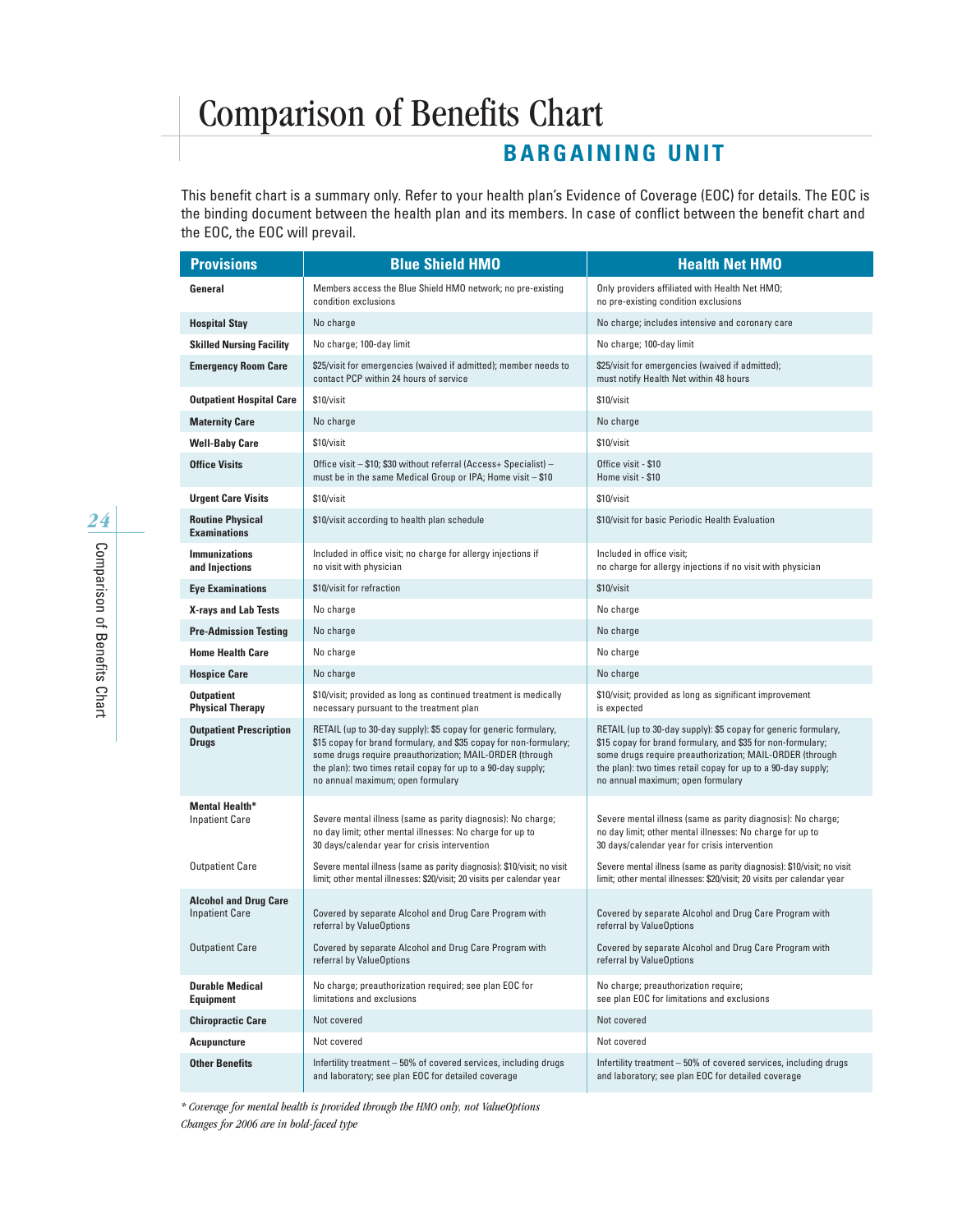### **BARGAINING UNIT**

This benefit chart is a summary only. Refer to your health plan's Evidence of Coverage (EOC) for details. The EOC is the binding document between the health plan and its members. In case of conflict between the benefit chart and the EOC, the EOC will prevail.

| <b>Provisions</b>                                     | <b>Kaiser North HMO</b>                                                                                                                                                             | <b>Kaiser South HMO</b>                                                                                                                                                            |  |
|-------------------------------------------------------|-------------------------------------------------------------------------------------------------------------------------------------------------------------------------------------|------------------------------------------------------------------------------------------------------------------------------------------------------------------------------------|--|
| General                                               | Services provided at Kaiser Permanente Hospitals and Offices by<br>Kaiser Permanente doctors; no pre-existing condition exclusions                                                  | Services provided at Kaiser Permanente Hospitals and Offices by<br>Kaiser Permanente doctors; no pre-existing condition exclusions                                                 |  |
| <b>Hospital Stay</b>                                  | No charge; includes intensive and coronary care                                                                                                                                     | No charge; includes intensive and coronary care                                                                                                                                    |  |
| <b>Skilled Nursing Facility</b>                       | No charge to members in service area for up to 100 days per benefit<br>period when prescribed by a plan physician;<br>not covered for members living outside of service area        | No charge to members in service area for up to 100 days per benefit<br>period when prescribed by a plan physician; not covered for<br>members living outside of service area       |  |
| <b>Emergency Room Care</b>                            | \$25/visit for emergencies (waived if admitted);<br>must notify Kaiser within 24 hours                                                                                              | \$25/visit for emergencies (waived if admitted);<br>must notify Kaiser within 24 hours                                                                                             |  |
| <b>Outpatient Hospital Care</b>                       | \$10 per procedure for outpatient surgery; \$10/visit for all other<br>outpatient services may apply                                                                                | \$10 per procedure for outpatient surgery;<br>\$10/visit for all other outpatient services may apply                                                                               |  |
| <b>Maternity Care</b>                                 | No charge                                                                                                                                                                           | No charge                                                                                                                                                                          |  |
| <b>Well-Baby Care</b>                                 | \$10/visit                                                                                                                                                                          | \$10/visit                                                                                                                                                                         |  |
| <b>Office Visits</b>                                  | Office visit - \$10<br>Home visit - No charge                                                                                                                                       | Office visit – \$10<br>Home visit - No charge                                                                                                                                      |  |
| <b>Urgent Care Visits</b>                             | \$10/visit                                                                                                                                                                          | \$10/visit                                                                                                                                                                         |  |
| <b>Routine Physical</b><br><b>Examinations</b>        | \$10/visit                                                                                                                                                                          | \$10/visit                                                                                                                                                                         |  |
| <b>Immunizations</b><br>and Injections                | \$10/visit for immunizations & allergy testing if no office visit;<br>\$5/visit for allergy injections if no office visit                                                           | \$10/visit for immunizations & allergy testing if no office visit;<br>\$5/visit for allergy injections if no office visit                                                          |  |
| <b>Eye Examinations</b>                               | \$10/visit for screening/refraction; lenses and frames not covered                                                                                                                  | \$10/visit for screening/refraction; lenses and frames not covered                                                                                                                 |  |
| <b>X-rays and Lab Tests</b>                           | No charge                                                                                                                                                                           | No charge                                                                                                                                                                          |  |
| <b>Pre-Admission Testing</b>                          | No charge                                                                                                                                                                           | No charge                                                                                                                                                                          |  |
| <b>Home Health Care</b>                               | No charge to members in service area when prescribed by a plan<br>physician; not covered for members living outside of service area                                                 | No charge to members in service area when prescribed by a plan<br>physician; not covered for members living outside of service area                                                |  |
| <b>Hospice Care</b>                                   | No charge to members in service area when prescribed by a plan<br>physician; not covered for members living outside of service area                                                 | No charge to members in service area when prescribed by a plan<br>physician; not covered for members living outside of service area                                                |  |
| <b>Outpatient</b><br><b>Physical Therapy</b>          | \$10/visit; therapy is given if in the judgment of a plan physician<br>significant improvement is achievable                                                                        | \$10/visit; therapy is given if in the judgment of a plan physician<br>significant improvement is achievable                                                                       |  |
| <b>Outpatient Prescription</b><br><b>Drugs</b>        | \$10 copay for up to 100-day supply when obtained at a plan<br>pharmacy or through the plan's mail-order; no annual maximum;<br>closed formulary                                    | \$10 copay for up to 100-day supply when obtained at a plan<br>pharmacy or through the plan's mail-order; no annual maximum;<br>closed formulary                                   |  |
| <b>Mental Health*</b><br><b>Inpatient Care</b>        | No charge for up to 30 days per calendar year; no day limit for<br>mental health parity diagnoses                                                                                   | No charge for up to 30 days per calendar year; no day limit for<br>mental health parity diagnoses                                                                                  |  |
| <b>Outpatient Care</b>                                | \$10/visit (individual), \$5/visit (group) for up to 20 visits per calendar<br>year; no visit limit for mental health parity diagnoses                                              | \$10/visit (individual), \$5/visit (group) for up to 20 visits per calen-<br>dar year; no visit limit for mental health parity diagnoses                                           |  |
| <b>Alcohol and Drug Care</b><br><b>Inpatient Care</b> | No charge for detoxification; also covered by separate Alcohol and<br>Drug Care Program with referral by ValueOptions (inpatient only)                                              | No charge for detoxification; also covered by separate Alcohol and<br>Drug Care Program with referral by ValueOptions (inpatient only)                                             |  |
| <b>Outpatient Care</b>                                | \$10/visit (individual); \$5/visit (group)                                                                                                                                          | \$10/visit (individual); \$5/visit (group)                                                                                                                                         |  |
| <b>Durable Medical</b><br><b>Equipment</b>            | No charge to members in service area when prescribed by a<br>plan physician; see plan EOC for limitations and exclusions;<br>not covered for members living outside of service area | No charge to members in service area when prescribed by a<br>plan physician; see plan EOC for limitations and exclusions<br>not covered for members living outside of service area |  |
| <b>Chiropractic Care</b>                              | Not covered                                                                                                                                                                         | Not covered                                                                                                                                                                        |  |
| <b>Acupuncture</b>                                    | Not covered                                                                                                                                                                         | Not covered                                                                                                                                                                        |  |
| <b>Other Benefits</b>                                 | Infertility treatment - 50% of covered services, including drugs<br>and laboratory; see plan EOC for detailed coverage                                                              | Infertility Treatment - 50% of covered services, including drugs<br>and laboratory; see plan EOC for detailed coverage                                                             |  |

*\* Coverage for mental health is provided through the HMO only, not ValueOptions Changes for 2006 are in bold-faced type*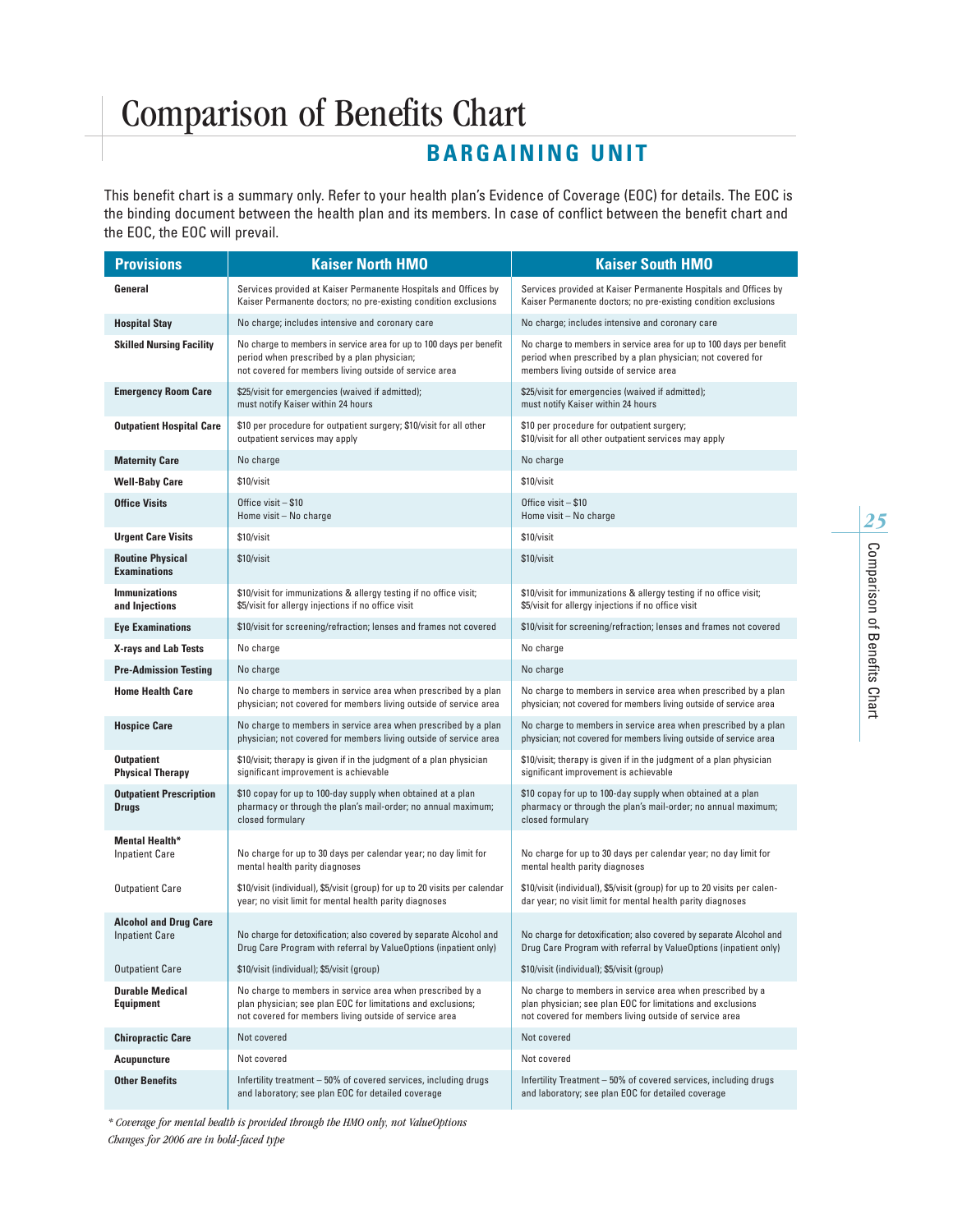### **BARGAINING UNIT**

This benefit chart is a summary only. Refer to your health plan's Evidence of Coverage (EOC) for details. The EOC is the binding document between the health plan and its members. In case of conflict between the benefit chart and the EOC, the EOC will prevail.

| <b>Provisions</b>                                     | <b>PacifiCare HMO</b>                                                                                                                                                                                                                                                                |
|-------------------------------------------------------|--------------------------------------------------------------------------------------------------------------------------------------------------------------------------------------------------------------------------------------------------------------------------------------|
| General                                               | Only providers affiliated with PacifiCare HMO; no pre-existing condition exclusions                                                                                                                                                                                                  |
| <b>Hospital Stay</b>                                  | No charge for semi-private room; includes intensive and coronary care                                                                                                                                                                                                                |
| <b>Skilled Nursing Facility</b>                       | No charge; 100 days per calendar year from first treatment, per disability                                                                                                                                                                                                           |
| <b>Emergency Room Care</b>                            | \$25/visit for emergencies (waived if admitted as an inpatient); must notify PacifiCare within 24 hours                                                                                                                                                                              |
| <b>Outpatient Hospital Care</b>                       | \$50/visit                                                                                                                                                                                                                                                                           |
| <b>Maternity Care</b>                                 | No charge                                                                                                                                                                                                                                                                            |
| <b>Well-Baby Care</b>                                 | \$10/visit                                                                                                                                                                                                                                                                           |
| <b>Office Visits</b>                                  | Office visit - \$10<br>Home visit - \$10                                                                                                                                                                                                                                             |
| <b>Urgent Care Visits</b>                             | \$25/visit                                                                                                                                                                                                                                                                           |
| <b>Routine Physical</b><br><b>Examinations</b>        | \$10/visit                                                                                                                                                                                                                                                                           |
| <b>Immunizations</b><br>and Injections                | Included in office visit                                                                                                                                                                                                                                                             |
| <b>Eye Examinations</b>                               | \$10 copay for vision screening/refractions; lenses and frames not covered                                                                                                                                                                                                           |
| <b>X-rays and Lab Tests</b>                           | No charge                                                                                                                                                                                                                                                                            |
| <b>Pre-Admission Testing</b>                          | No charge                                                                                                                                                                                                                                                                            |
| <b>Home Health Care</b>                               | No charge; up to 100 visits per calendar year                                                                                                                                                                                                                                        |
| <b>Hospice Care</b>                                   | No charge; up to 180 days per lifetime in a facility or on an outpatient basis                                                                                                                                                                                                       |
| <b>Outpatient</b><br><b>Physical Therapy</b>          | \$10/visit; unlimited visits                                                                                                                                                                                                                                                         |
| <b>Outpatient Prescription</b><br><b>Drugs</b>        | RETAIL (up to 30-day supply): \$5 copay for generic formulary, \$15 copay for brand formulary, and \$35 copay for<br>non-formulary; no annual maximum; open formulary; MAIL-ORDER (through the plan): two times retail copay for<br>90-day supply; no annual maximum; open formulary |
|                                                       | \$50 copay for 30-day supply of self-injectable medication                                                                                                                                                                                                                           |
| <b>Mental Health*</b><br><b>Inpatient Care</b>        | No charge; up to 30 days per calendar year (unlimited days for parity diagnosis)                                                                                                                                                                                                     |
| <b>Outpatient Care</b>                                | \$20/visit; up to 20 visits per calendar year for non-parity diagnoses; severe mental illness (same as parity diagnosis):<br>no visit limit for outpatient care at \$10                                                                                                              |
| <b>Alcohol and Drug Care</b><br><b>Inpatient Care</b> | Covered by separate Alcohol and Drug Care Program with referral by ValueOptions                                                                                                                                                                                                      |
| <b>Outpatient Care</b>                                | Covered by separate Alcohol and Drug Care Program with referral by ValueOptions                                                                                                                                                                                                      |
| <b>Durable Medical</b><br><b>Equipment</b>            | No charge; preauthorization required; see plan EOC for limitations and exclusions;<br>\$5,000 annual maximum per calendar year                                                                                                                                                       |
| <b>Chiropractic Care</b>                              | Discounts available through "PERKS" program. Contact PacifiCare for details                                                                                                                                                                                                          |
| <b>Acupuncture</b>                                    | Discounts available through "PERKS" program. Contact PacifiCare for details                                                                                                                                                                                                          |
| <b>Other Benefits</b>                                 | Infertility Treatment - 50% of covered services, including drugs and laboratory; see plan EOC for detailed coverage                                                                                                                                                                  |

*\* Coverage for mental health is provided through the HMO only, not ValueOptions Changes for 2006 are in bold-faced type*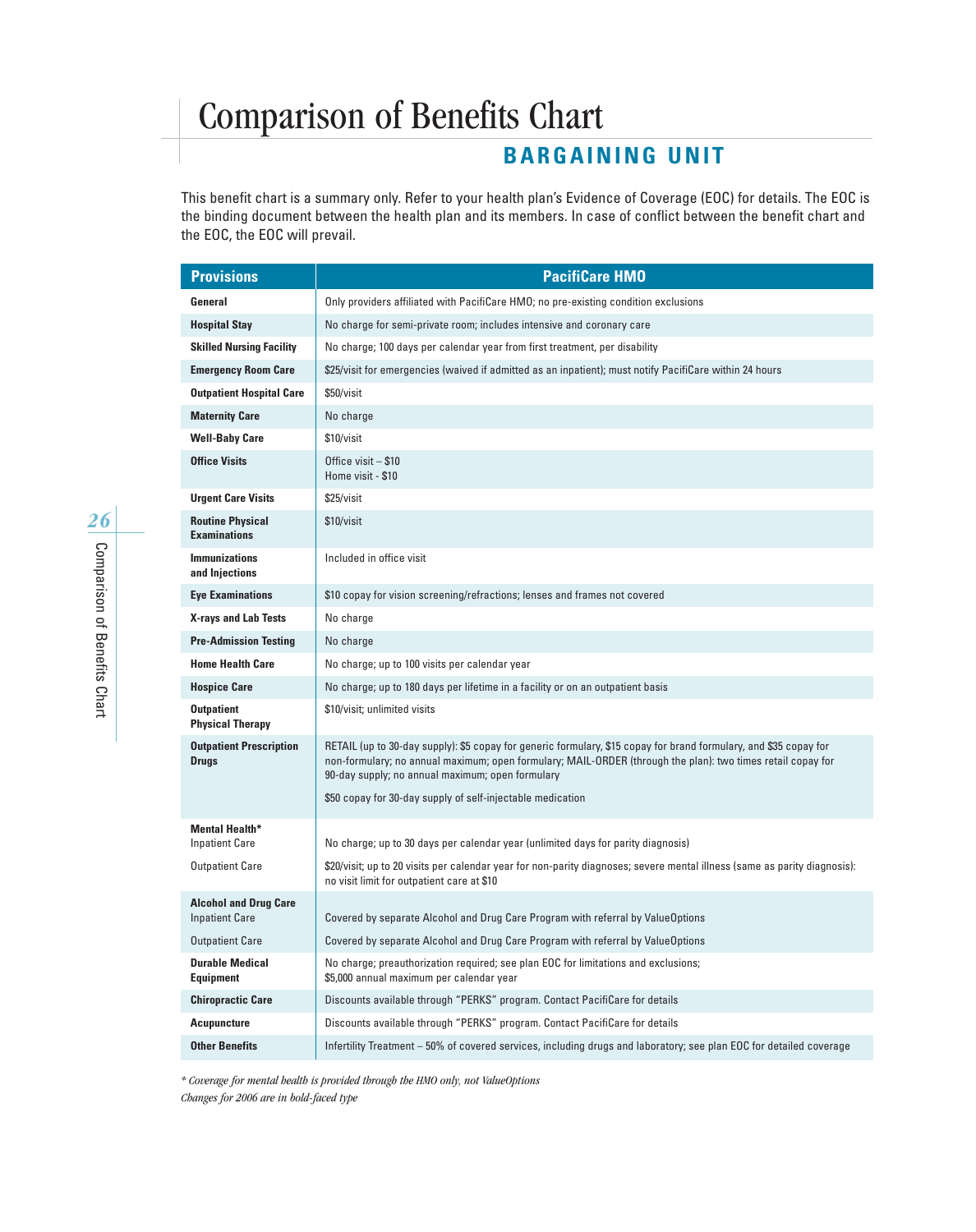### **BARGAINING UNIT**

The information in this chart is intended as a summary only. The applicable legal documents will govern actual benefits.

| <b>Provisions</b>                                               | <b>Comprehensive Access Plan (CAP)</b><br><b>Administered by Blue Cross</b>                                                                                                                                                                                                                          |
|-----------------------------------------------------------------|------------------------------------------------------------------------------------------------------------------------------------------------------------------------------------------------------------------------------------------------------------------------------------------------------|
| General                                                         | May use provider of choice or network providers; \$100 annual deductible per individual, up to family maximum of<br>\$300; annual out-of-pocket maximum of \$750 per individual, up to family maximum of \$1,500 (includes deductible);<br>no lifetime maximum; no pre-existing condition exclusions |
|                                                                 | All plan benefits and out-of-pocket maximums are based on Eligible Expenses only.*                                                                                                                                                                                                                   |
| <b>Hospital Stay</b>                                            | 100% after a \$100 copayment; preauthorization required for non-emergency care, \$300 penalty if not obtained;<br>covers semi-private room (private if Medically Necessary); includes intensive care                                                                                                 |
| <b>Skilled Nursing Facility</b>                                 | 90% for semi-private room after 3 days in hospital; preauthorization required, \$300 penalty if not obtained;<br>Excludes custodial care                                                                                                                                                             |
| <b>Outpatient Hospital and</b><br><b>Emergency Room Care</b>    | 100% after \$35 copay for medical emergency or outpatient surgery; waived if admitted                                                                                                                                                                                                                |
| <b>Maternity Care</b>                                           | Covered as any other condition; preauthorization required for delivery stays beyond 48 hours for normal delivery or<br>96 hours for cesarean section; \$300 penalty if not obtained                                                                                                                  |
| <b>Well-Baby Care</b>                                           | Covered as any other condition                                                                                                                                                                                                                                                                       |
| <b>Office Visits</b>                                            | Primary care - 100% after \$10 copay; Specialist (including OB/GYN) - 100% after \$20 copay                                                                                                                                                                                                          |
| <b>Urgent Care Visits</b>                                       | Primary care - 100% after \$10 copay; Specialist (including OB/GYN) - 100% after \$20 copay                                                                                                                                                                                                          |
| <b>Routine Physical</b><br><b>Examinations</b>                  | Primary care - 100% after \$10 copay; Specialist - 100% after \$20 copay; lab/X-ray covered separately                                                                                                                                                                                               |
| <b>Immunizations and</b><br><b>Injections</b>                   | 95%                                                                                                                                                                                                                                                                                                  |
| <b>Eye Examinations</b>                                         | Not covered                                                                                                                                                                                                                                                                                          |
| <b>X-rays and Lab Tests</b>                                     | 90%                                                                                                                                                                                                                                                                                                  |
| <b>Pre-Admission Testing</b>                                    | 95%                                                                                                                                                                                                                                                                                                  |
| <b>Home Health Care</b>                                         | 90%; requires prior authorization; \$300 penalty if not obtained; excludes custodial care                                                                                                                                                                                                            |
| <b>Hospice Care</b>                                             | 90%; requires prior authorization; \$300 penalty if not obtained; excludes custodial care                                                                                                                                                                                                            |
| <b>Outpatient Physical</b><br><b>Therapy</b>                    | 80%                                                                                                                                                                                                                                                                                                  |
| <b>Outpatient Prescription</b><br><b>Drugs</b>                  | Covered by separate drug plan administered by Medco Health; see page 23 for details                                                                                                                                                                                                                  |
| <b>Mental Health</b>                                            | Covered by separate Mental Health Program                                                                                                                                                                                                                                                            |
| <b>Inpatient Care</b>                                           | ■ 100% with referral by ValueOptions; 50% without referral                                                                                                                                                                                                                                           |
| <b>Outpatient Care</b>                                          | .515/visit with referral by ValueOptions, no charge for initial visit to psychiatrist (M.D.) for medication evaluation;<br>50% without referral; up to 30 visits per year                                                                                                                            |
| <b>Inpatient and Outpatient</b><br><b>Alcohol and Drug Care</b> | Covered by separate Alcohol and Drug Care Program with referral by ValueOptions                                                                                                                                                                                                                      |
| <b>Durable Medical</b><br><b>Equipment</b>                      | 80%; preauthorization required for purchase or cumulative rental over \$1,000; \$300 penalty if not obtained                                                                                                                                                                                         |
| <b>Chiropractic Care</b>                                        | 80% for Medically Necessary care only; preauthorization by ASHN required after initial visit                                                                                                                                                                                                         |
| <b>Acupuncture</b>                                              | 80% for up to 20 visits per year from licensed acupuncturist or M.D.                                                                                                                                                                                                                                 |
| <b>Other Benefits</b>                                           | Infertility - Paid according to type of benefit; \$7,000 lifetime maximum; balances from prior plans carry forward                                                                                                                                                                                   |

*\* "Eligible Expenses" are: (1) expenses for Covered Health Services that are covered by the plan; (2) those that Blue Cross considers "Medically Necessary" for the diagnosis or treatment of an illness or injury; and (3) those that do not exceed the "Reasonable and Customary" rate as determined by Blue Cross of California. Any costs not meeting this definition are the responsibility of the member. For additional information or questions, call Blue Cross Member Services.*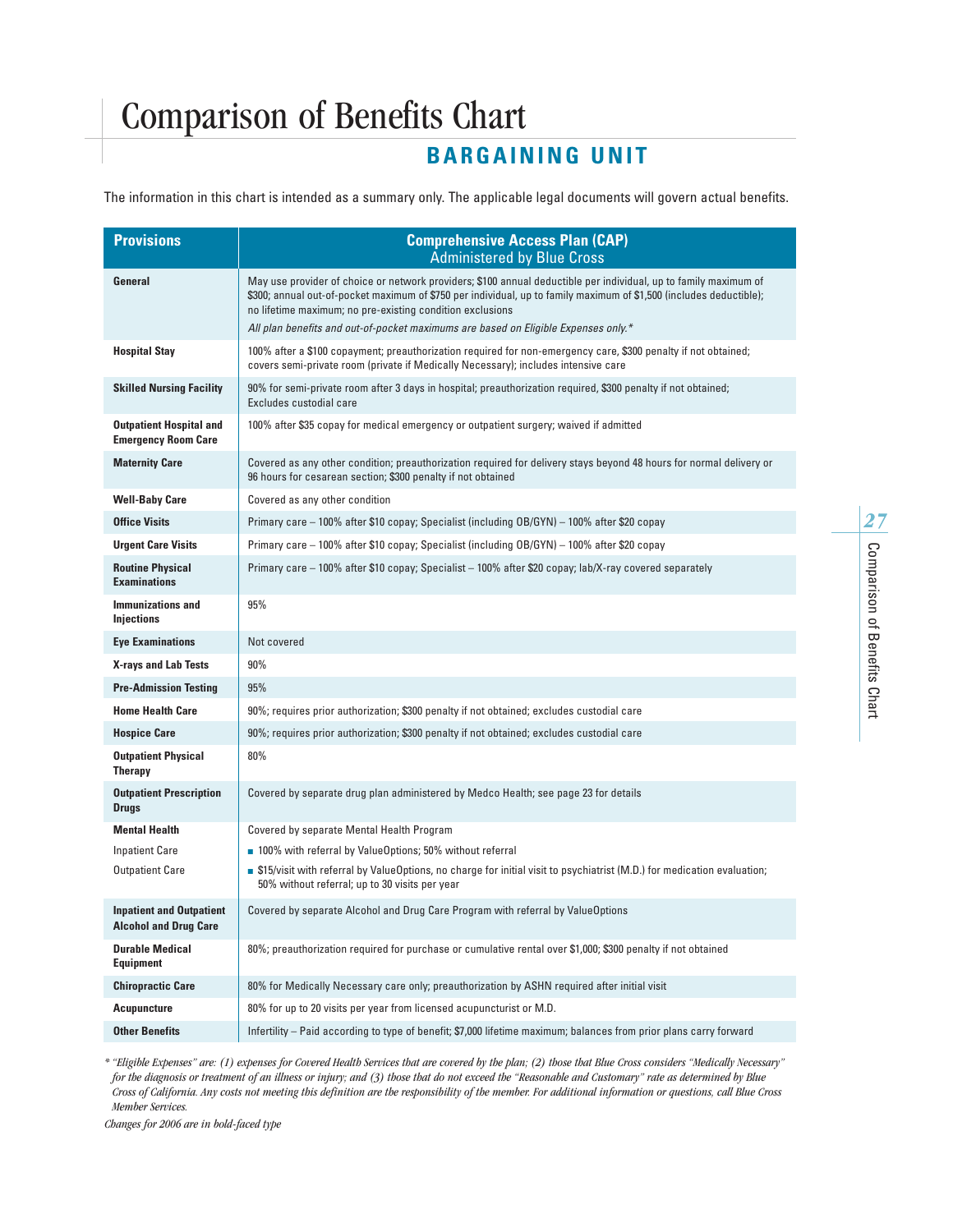### **BARGAINING UNIT**

The information in this chart is intended as a summary only. The applicable legal documents will govern actual benefits.

| <b>Provisions</b>                                               | <b>Network Access Plan (NAP)</b><br><b>Administered by Blue Cross</b>                                                                                                                                                                                                                                     |                                                                                                                                                                                                                                                                                                                                                                                           |  |
|-----------------------------------------------------------------|-----------------------------------------------------------------------------------------------------------------------------------------------------------------------------------------------------------------------------------------------------------------------------------------------------------|-------------------------------------------------------------------------------------------------------------------------------------------------------------------------------------------------------------------------------------------------------------------------------------------------------------------------------------------------------------------------------------------|--|
|                                                                 | <b>Network</b>                                                                                                                                                                                                                                                                                            | <b>Non-Network</b>                                                                                                                                                                                                                                                                                                                                                                        |  |
| General                                                         | Care provided by network providers; \$100 annual deductible per<br>individual, up to family maximum of \$300; annual out-of-pocket<br>maximum of \$750 per individual, up to family maximum of \$1,500<br>(includes deductible); no lifetime maximum on benefits;<br>no pre-existing condition exclusions | Care provided by non-network providers; \$200 annual deductible per<br>individual, up to family maximum of \$600; annual out-of-pocket maximum<br>of \$1,000 per individual, up to family maximum of \$2,000 (includes<br>deductible); no lifetime maximum; no pre-existing condition exclusions<br>All plan benefits and out-of-pocket maximums are based on<br>Eligible Expenses only.* |  |
| <b>Hospital Stay</b>                                            | 100% after \$100 copay; preauthorization required for non-<br>emergency care, \$300 penalty if not obtained; covers semi-private<br>room (private if Medically Necessary); includes intensive care                                                                                                        | 70%; preauthorization required for non-emergency care, \$300 penalty<br>if not obtained; covers semi-private room (private if Medically<br>Necessary); includes intensive care                                                                                                                                                                                                            |  |
| <b>Skilled Nursing Facility</b>                                 | 90% for semi-private room after 3 days in hospital; preauthorization<br>required, \$300 penalty if not obtained; excludes custodial care                                                                                                                                                                  | 70% for semi-private room after 3 days in hospital; preauthorization<br>required, \$300 penalty if not obtained; excludes custodial care                                                                                                                                                                                                                                                  |  |
| <b>Outpatient Hospital and</b><br><b>Emergency Room Care</b>    | 100% after \$35 copay for medical emergency or outpatient<br>surgery; waived if admitted                                                                                                                                                                                                                  | 100% after \$35 copay for emergency room care, waived if admitted;<br>70% for outpatient surgery                                                                                                                                                                                                                                                                                          |  |
| <b>Maternity Care</b>                                           | Covered as any other condition; preauthorization required for<br>delivery stays beyond 48 hours for normal delivery or 96 hours<br>for cesarean section; \$300 penalty if not obtained                                                                                                                    | Covered as any other condition; preauthorization required for<br>delivery stays beyond 48 hours for normal delivery or 96 hours for<br>cesarean section; \$300 penalty if not obtained                                                                                                                                                                                                    |  |
| <b>Well-Baby Care</b>                                           | Covered as any other condition                                                                                                                                                                                                                                                                            | Covered as any other condition                                                                                                                                                                                                                                                                                                                                                            |  |
| <b>Office Visits</b>                                            | Primary care - 100% after \$10 copay; Specialist (including<br>0B/GYN) - 100% after \$20 copay                                                                                                                                                                                                            | 70%                                                                                                                                                                                                                                                                                                                                                                                       |  |
| <b>Urgent Care Visits</b>                                       | Primary care - 100% after \$10 copay; Specialist (including<br>0B/GYN) - 100% after \$20 copay                                                                                                                                                                                                            | 70%                                                                                                                                                                                                                                                                                                                                                                                       |  |
| <b>Routine Physical</b><br><b>Examinations</b>                  | Primary care - 100% after \$10 copay; Specialist - 100% after<br>\$20 copay; lab/X-ray covered separately                                                                                                                                                                                                 | 70%                                                                                                                                                                                                                                                                                                                                                                                       |  |
| <b>Immunizations and</b><br>Injections                          | 95%                                                                                                                                                                                                                                                                                                       | 70%                                                                                                                                                                                                                                                                                                                                                                                       |  |
| <b>Eye Examinations</b>                                         | Not covered                                                                                                                                                                                                                                                                                               | Not covered                                                                                                                                                                                                                                                                                                                                                                               |  |
| <b>X-rays and Lab Tests</b>                                     | 90%                                                                                                                                                                                                                                                                                                       | 70%                                                                                                                                                                                                                                                                                                                                                                                       |  |
| <b>Pre-Admission Testing</b>                                    | 95%                                                                                                                                                                                                                                                                                                       | 70%                                                                                                                                                                                                                                                                                                                                                                                       |  |
| <b>Home Health Care</b>                                         | 90%; requires prior authorization; \$300 penalty if not obtained;<br>excludes custodial care                                                                                                                                                                                                              | 70%; requires prior authorization; \$300 penalty if not obtained;<br>excludes custodial care                                                                                                                                                                                                                                                                                              |  |
| <b>Hospice Care</b>                                             | 90%; requires prior authorization; \$300 penalty if not obtained;<br>excludes custodial care                                                                                                                                                                                                              | 70%; requires prior authorization; \$300 penalty if not obtained;<br>excludes custodial care                                                                                                                                                                                                                                                                                              |  |
| <b>Outpatient Physical</b><br>Therapy                           | 80%                                                                                                                                                                                                                                                                                                       | 70%                                                                                                                                                                                                                                                                                                                                                                                       |  |
| <b>Outpatient Prescription</b><br><b>Drugs</b>                  | Covered by separate drug plan administered by Medco Health;<br>see page 23 for details                                                                                                                                                                                                                    | Covered by separate drug plan administered by Medco Health<br>see page 23 for details                                                                                                                                                                                                                                                                                                     |  |
| <b>Mental Health</b>                                            | Covered by separate Mental Health Program                                                                                                                                                                                                                                                                 | Covered by separate Mental Health Program                                                                                                                                                                                                                                                                                                                                                 |  |
| <b>Inpatient Care</b>                                           | ■ 100% with referral by ValueOptions; 50% without referral                                                                                                                                                                                                                                                | ■ 100% with referral by ValueOptions; 50% without referral                                                                                                                                                                                                                                                                                                                                |  |
| <b>Outpatient Care</b>                                          | S15/visit with referral by ValueOptions, no charge for initial<br>visit to psychiatrist (M.D.) for medication evaluation;<br>50% without referral; up to 30 visits per year                                                                                                                               | S15/visit with referral by ValueOptions, no charge for initial<br>visit to psychiatrist (M.D.) for medication evaluation;<br>50% without referral; up to 30 visits per year                                                                                                                                                                                                               |  |
| <b>Inpatient and Outpatient</b><br><b>Alcohol and Drug Care</b> | Covered by separate Alcohol and Drug Care Program with referral<br>by ValueOptions                                                                                                                                                                                                                        | Covered by separate Alcohol and Drug Care Program with referral<br>by ValueOptions                                                                                                                                                                                                                                                                                                        |  |
| <b>Durable Medical</b><br>Equipment                             | 80%; preauthorization required for purchase or cumulative rental<br>over \$1,000; \$300 penalty if not obtained                                                                                                                                                                                           | 70%; preauthorization required for purchase or cumulative rental<br>over \$1,000; \$300 penalty if not obtained                                                                                                                                                                                                                                                                           |  |
| <b>Chiropractic Care</b>                                        | 80% for care approved by ASHN using ASHN provider                                                                                                                                                                                                                                                         | 70% for up to 15 visits for Medically Necessary care                                                                                                                                                                                                                                                                                                                                      |  |
| <b>Acupuncture</b>                                              | 80% for up to 20 visits per year from licensed acupuncturist or M.D.                                                                                                                                                                                                                                      | 70% for up to 15 visits per year from licensed acupuncturist or M.D.                                                                                                                                                                                                                                                                                                                      |  |
| <b>Other Benefits</b>                                           | Infertility - Paid according to type of benefit; \$7,000 lifetime<br>maximum; balances from prior plans carry forward                                                                                                                                                                                     | Infertility – Paid according to type of benefit; \$7,000 lifetime<br>maximum; balances from prior plans carry forward                                                                                                                                                                                                                                                                     |  |

*\* "Eligible Expenses" are: (1) expenses for Covered Health Services that are covered by the plan; (2) those that Blue Cross considers "Medically Necessary" for the diagnosis or treatment of an illness or injury; and (3) those that do not exceed the "Reasonable and Customary" rate as determined by Blue Cross of California. Any costs not meeting this definition are the responsibility of the member. For additional information or questions, call Blue Cross Member Services.*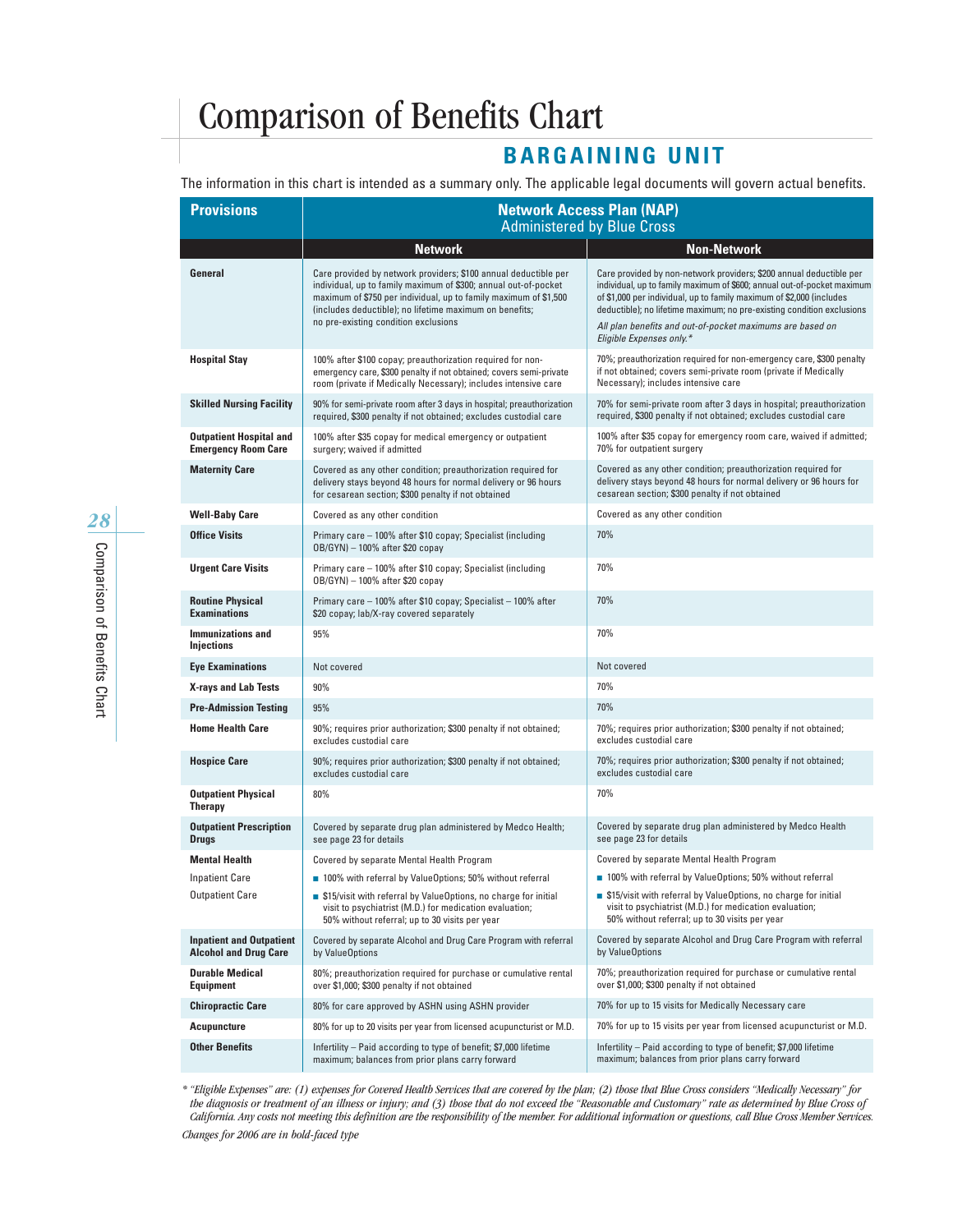### HMO Availability Chart

This chart lists the HMO plans offered in selected counties in California. Plan availability is based on ZIP codes and may be limited in some counties. Please call each HMO directly if you would like to verify its availability in your ZIP code. ● = Coverage in Entire County ▲ = Coverage in Some Parts of County

| <b>County</b>     | <b>Blue Shield</b><br><b>HMO</b> | <b>Health Net</b><br><b>HMO</b> | <b>Kaiser North &amp; South</b><br><b>HMO</b> | <b>PacifiCare</b><br><b>HMO</b> |
|-------------------|----------------------------------|---------------------------------|-----------------------------------------------|---------------------------------|
| Alameda           | n                                |                                 | O                                             |                                 |
| Amador            |                                  |                                 | $\blacktriangle$                              |                                 |
| <b>Butte</b>      |                                  |                                 |                                               |                                 |
| Colusa            |                                  |                                 |                                               |                                 |
| Contra Costa      |                                  |                                 |                                               |                                 |
| El Dorado         |                                  | $\blacktriangle$                | $\blacktriangle$                              |                                 |
| Fresno            |                                  | $\blacktriangle$                | $\blacktriangle$                              |                                 |
| Glenn             |                                  |                                 |                                               |                                 |
| Humboldt          |                                  |                                 |                                               |                                 |
| Imperial          |                                  |                                 | $\blacktriangle$                              | $\blacktriangle$                |
| Kern              |                                  | ▲                               |                                               |                                 |
| Kings             |                                  |                                 | $\blacktriangle$                              |                                 |
| Lake              |                                  |                                 |                                               |                                 |
| Los Angeles       |                                  |                                 | $\blacktriangle$                              | $\blacktriangle$                |
| Madera            |                                  |                                 | $\blacktriangle$                              | ▲                               |
| Marin             |                                  |                                 | $\blacktriangle$                              | $\blacktriangle$                |
| Mariposa          |                                  |                                 | $\blacktriangle$                              |                                 |
| Mendocino         |                                  |                                 |                                               |                                 |
| Merced            |                                  |                                 |                                               |                                 |
| Monterey          |                                  |                                 |                                               |                                 |
| Napa              |                                  |                                 | $\blacktriangle$                              |                                 |
| Nevada            | $\blacktriangle$                 | $\blacktriangle$                |                                               | $\blacktriangle$                |
| Orange            |                                  |                                 |                                               |                                 |
| Placer            | $\blacktriangle$                 | $\blacktriangle$                | $\blacktriangle$                              | $\blacktriangle$                |
| Plumas            |                                  |                                 |                                               |                                 |
| Riverside         |                                  | $\blacktriangle$                | $\blacktriangle$                              | $\blacktriangle$                |
| Sacramento        |                                  |                                 |                                               |                                 |
|                   |                                  | $\blacktriangle$                | $\blacktriangle$                              | $\blacktriangle$                |
| San Bernardino    |                                  |                                 |                                               |                                 |
| San Diego         |                                  |                                 | ▲                                             |                                 |
| San Francisco     |                                  |                                 |                                               |                                 |
| San Joaquin       |                                  |                                 | ▲                                             |                                 |
| San Luis Obispo   |                                  |                                 |                                               |                                 |
| San Mateo         |                                  |                                 |                                               |                                 |
| Santa Barbara     |                                  |                                 |                                               |                                 |
| Santa Clara       |                                  |                                 | ▲                                             |                                 |
| Santa Cruz        |                                  |                                 | $\blacktriangle$                              |                                 |
| Sierra            |                                  |                                 |                                               |                                 |
| Solano            |                                  |                                 |                                               |                                 |
| Sonoma            |                                  |                                 |                                               |                                 |
| <b>Stanislaus</b> |                                  |                                 |                                               |                                 |
| Sutter            |                                  |                                 |                                               |                                 |
| Tehama            |                                  |                                 |                                               |                                 |
| Tulare            |                                  |                                 | ▲                                             |                                 |
| Ventura           |                                  |                                 | $\blacktriangle$                              |                                 |
| Yolo              |                                  |                                 |                                               |                                 |
| Yuba              |                                  |                                 |                                               |                                 |